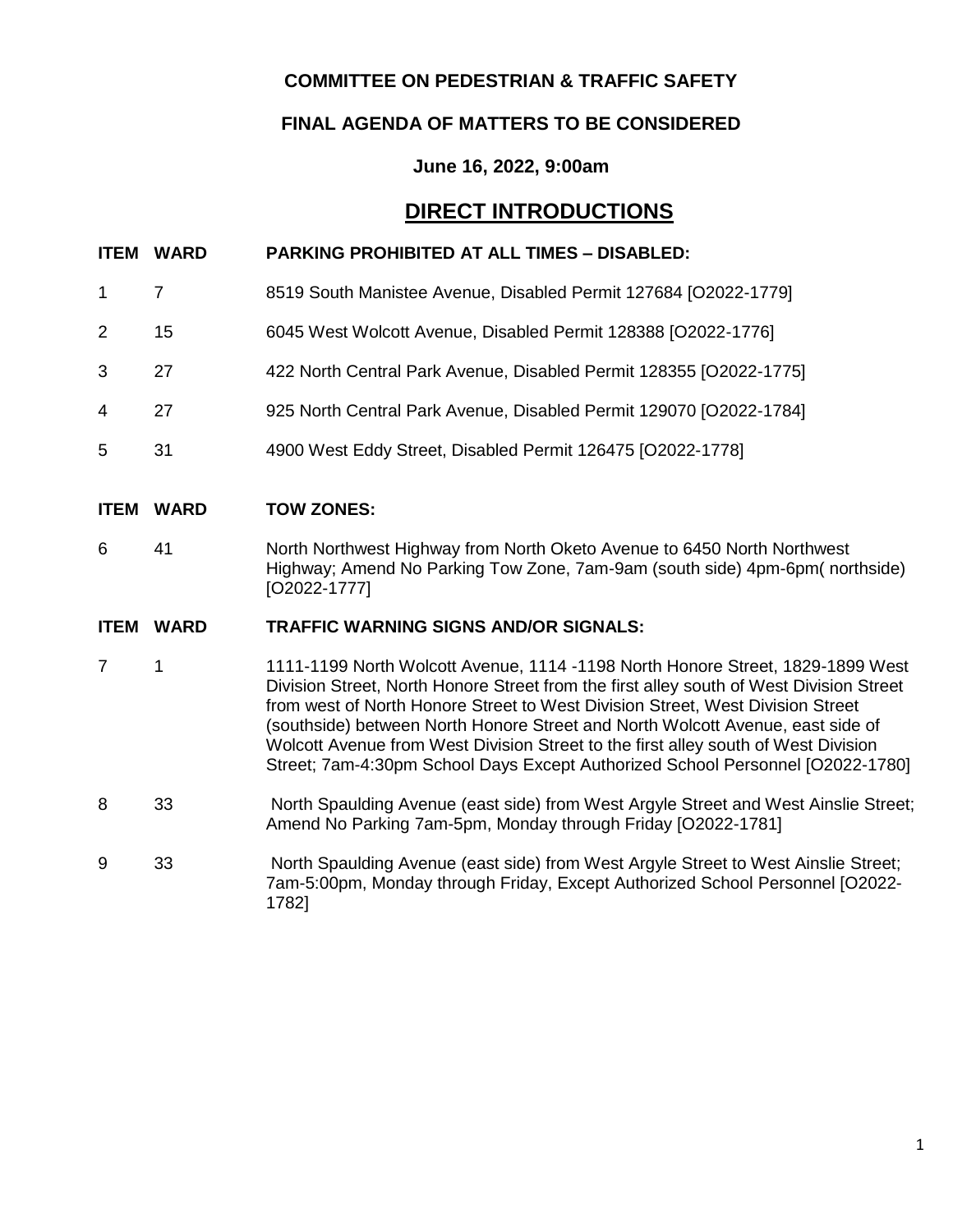| <b>ITEM</b>    | <b>WARD</b> | <b>PARKING PROHIBITED AT ALL TIMES - DISABLED:</b>                               |
|----------------|-------------|----------------------------------------------------------------------------------|
| $\mathbf 1$    | 1           | 1538 North Leavitt Street, Disabled Permit 128851 [O2022-1563]                   |
| 2              | 3           | 4619 South Michigan Avenue, Disabled Permit 105066 [O2021-1684]                  |
| 3              | 3           | 323 East 48th Street, Disabled Permit 126417 [O2021-1855]                        |
| 4              | 3           | 428 East 46th Place, Disabled Permit 126743 [O2021-1856]                         |
| 5              | 3           | 4239 South State Street, Disabled Permit 126169 [O2021-2425]                     |
| 6              | $\sqrt{3}$  | 213 East 48th Street, Disabled Permit 126089 [O2021-2426]                        |
| $\overline{7}$ | 3           | 323 East 48th Street, Disabled Permit 126393 [O2021-2427]                        |
| 8              | 3           | 511 East 44th Street, Disabled Permit 126355 [O2021-2428]                        |
| 9              | 3           | 4435 South Shields Avenue, Disabled Permit 126646 [O2021-2443]                   |
| 10             | 3           | 4352 South Wells Street, Disabled Permit 126033 [O2021-3450]                     |
| 11             | 3           | 4356 South Michigan Avenue, Disabled Permit 127554 [O2021-5369]                  |
| 12             | 6           | 7046 South Parnell Avenue, Disabled Permit 125719 [O2021-2160]                   |
| 13             | 6           | 7110 South Union Avenue, Disabled Permit 120665 [O2021-2161]                     |
| 14             | 6           | 8219 South State Street, Disabled Permit 126927 [O2021-2163]                     |
| 15             | 6           | 7839 South Emerald Avenue, Disabled Permit 118379 [O2021-2164]                   |
| 16             | 6           | 7714 South Rhodes Avenue, Disabled Permit 125878 [O2021-2165]                    |
| 17             | 6           | 7007 South Eberhart Avenue, Disabled Permit 123161 [O2021-2771]                  |
| 18             | 6           | 6701 South Union Avenue, Disabled Permit 126492 [O2021-2773]                     |
| 19             | 6           | 7047 South Calumet Avenue, Disabled Permit 127019 [O2021-2775]                   |
| 20             | 6           | 8142 South Wabash Avenue, Disabled Permit 126913 [O2021-2776]                    |
| 21             | 6           | 7207 South King Drive, Disabled Permit 126467 [O2021-2777]                       |
| 22             | 6           | 6528 South Green Street, Disabled Permit 125327 [O2021-3149]                     |
| 23             | 6           | 7301 South Dr. Martin Luther King Jr. Drive, Disabled Permit 118393 [O2021-3217] |
| 24             | 6           | 438 East 72nd Street, Disabled Permit 125847 [O2021-4107]                        |
| 25             | 6           | 8034 South Evans Avenue, Disabled Permit 126854 [O2021-4108]                     |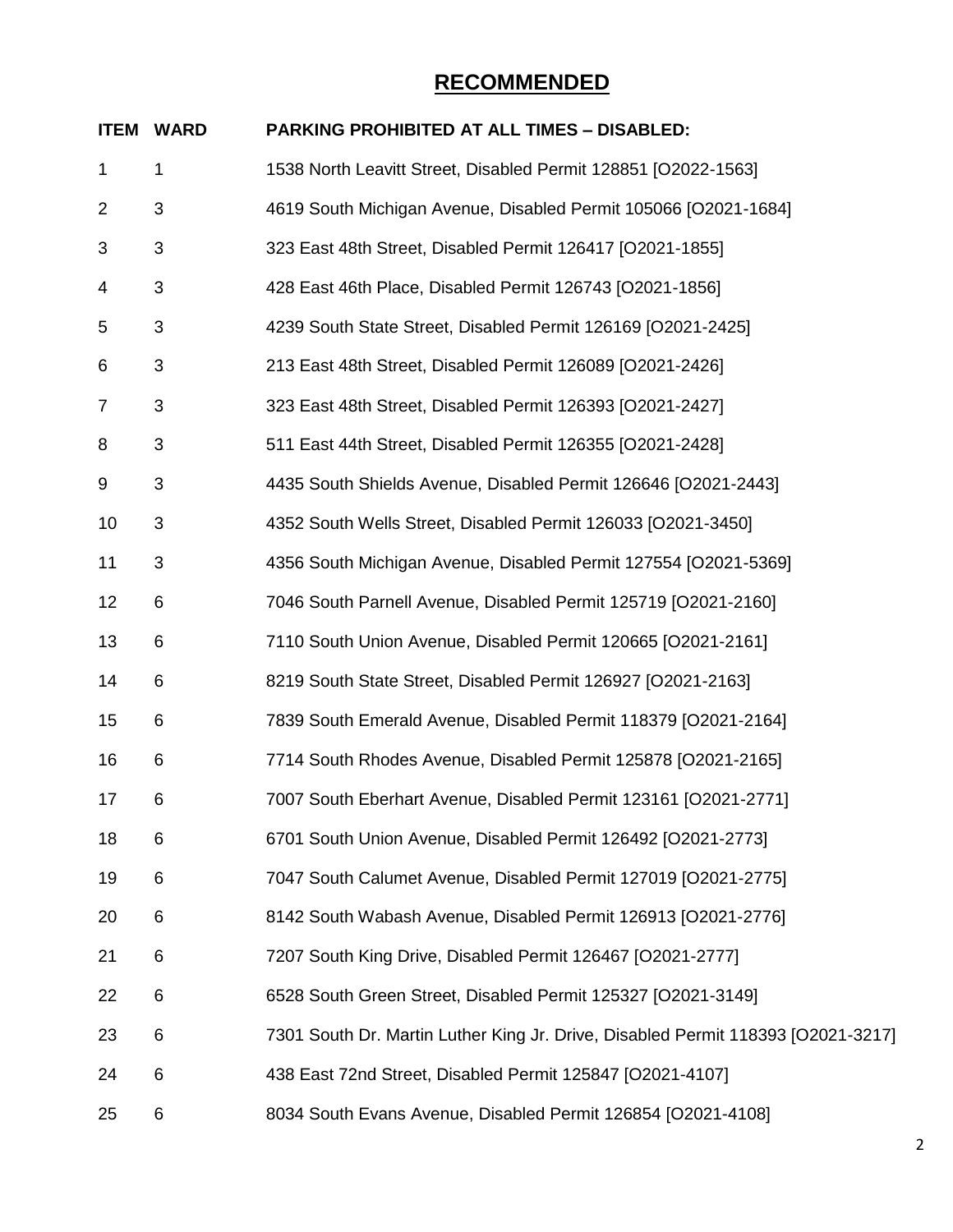| <b>ITEM</b>    | <b>WARD</b> | PARKING PROHIBITED AT ALL TIMES - DISABLED CONT'D:                |
|----------------|-------------|-------------------------------------------------------------------|
| $\mathbf{1}$   | 6           | 7037 South Vernon Avenue, Disabled Permit 126738 [O2021-4109]     |
| $\overline{2}$ | 6           | 7446 South Eberhart Avenue, Disabled Permit 126690 [O2021-4110]   |
| 3              | 6           | 7123 South Wabash Avenue, Disabled Permit 126556 [O2021-4111]     |
| 4              | 6           | 7216 South Michigan Avenue, Disabled Permit 126336 [O2021-4792]   |
| 5              | 6           | 7318 South Wabash Avenue, Disabled Permit 125307 [O2021-5113]     |
| 6              | 6           | 8101 South State Avenue, Disabled Permit 127912 [O2022-1123]      |
| 7              | 8           | 8932 South University Avenue, Disabled Permit 121880 [O2021-1828] |
| 8              | 8           | 8934 South University Avenue, Disabled Permit 125917 [O2021-2591] |
| 9              | 8           | 8538 South Drexel Avenue, Disabled Permit 126149 [O2021-3624]     |
| 10             | 8           | 8059 South Dobson Avenue, Disabled Permit 128200 [O2022-1321]     |
| 11             | 10          | 2843 East 97th Street, Disabled Permit 125836 [O2021-1830]        |
| 12             | 10          | 13538 South Buffalo Avenue, Disabled Permit 124434 [O2021-1831]   |
| 13             | 10          | 10632 South Avenue L, Disabled Permit 126269 [O2021-2117]         |
| 14             | 10          | 8607 South Exchange Avenue, Disabled Permit 126771 [O2021-2991]   |
| 15             | 11          | 2954 South Loomis Street, Disabled Permit 125897 [O2021-2107]     |
| 16             | 11          | 4552 South Emerald Avenue, Disabled Permit 126069 [O2021-2108]    |
| 17             | 11          | 2916 South Shields Avenue, Disabled Permit 125981 [O2021-2109]    |
| 18             | 11          | 3138 South Wallace Street, Disabled Permit 126225 [O2021-2110]    |
| 19             | 11          | 2827 South Keeley Street, Disabled Permit 110663 [O2021-2820]     |
| 20             | 11          | 528 West 42nd Place, Disabled Permit 78142 [O2021-2821]           |
| 21             | 11          | 916 West 35th Place, Disabled Permit 120585 [O2021-3218]          |
| 22             | 11          | 3822 South Parnell Avenue, Disabled Permit 126596 [O2021-3219]    |
| 23             | 11          | 2647 South Hillock Avenue, Disabled 126664 [O2021-3220]           |
| 24             | 11          | 465 West 43rd Place, Disabled Permit 126418 [O2021-3221]          |
| 25             | 11          | 3010 South Princeton Avenue, Disabled Permit 126914 [O2021-4004]  |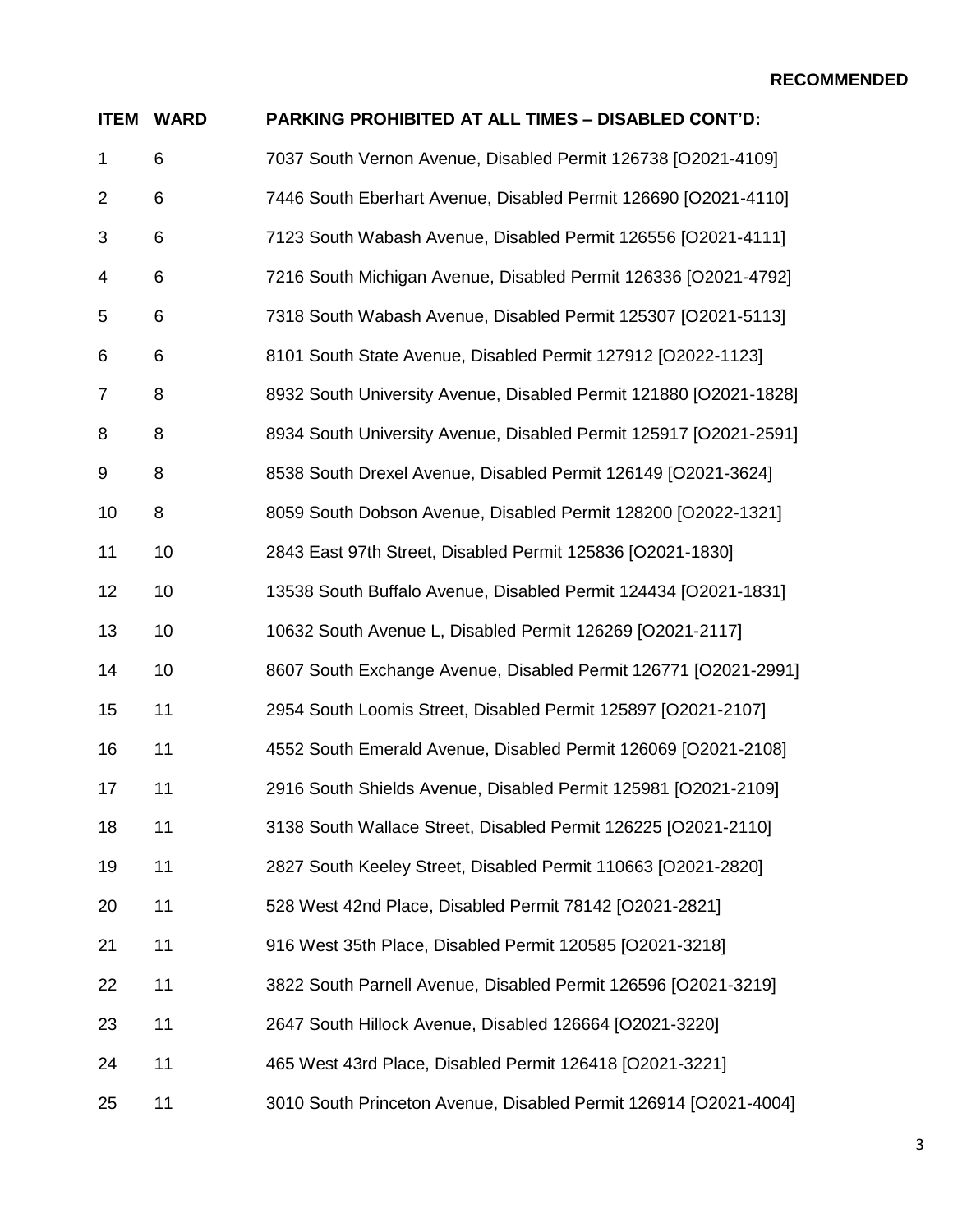```
RECOMMENDED
```

| <b>ITEM</b>    | <b>WARD</b> | PARKING PROHIBITED AT ALL TIMES - DISABLED CONT'D:                                                           |
|----------------|-------------|--------------------------------------------------------------------------------------------------------------|
| 1              | 11          | 2920 South Loomis Street, Disabled Permit 105718 [O2021-4041]                                                |
| $\overline{2}$ | 11          | 3230 South Parnell Avenue, Disabled Permit 101739 [O2021-4042]                                               |
| 3              | 11          | 3240 South Parnell Avenue, Disabled Permit 67024 [O2021-4043]                                                |
| 4              | 11          | 839 West 33rd Place, Disabled Permit 117320 [O2021-5194]                                                     |
| 5              | 11          | 3062 South Lyman Street, Disabled Permit 128541 [O2022-1709]                                                 |
| 6              | 11          | 2929 South Farrell Street, Disabled Permit 128490 [O2022-1712]                                               |
| $\overline{7}$ | 11          | 738 West 48th Place, Disabled Permit 128850 [O2022-1713]                                                     |
| 8              | 12          | 3532 South Wood Street, Disabled Permit 126907 [O2021-3222]                                                  |
| 9              | 12          | 4047 South Sacramento Avenue, Disabled Permit 124896 [O2021-3223]                                            |
| 10             | 12          | 2221 South Sawyer Avenue, Disabled Permit 126153 [O2021-4726]                                                |
| 11             | 12          | 3112 West 25th Street, Disabled Permit 127535 [O2021-4727]                                                   |
| 12             | 14          | 4958 South Keeler Avenue, Disabled Permit 125477 [O2021-1984]                                                |
| 13             | 14          | 5223 South Fairfield Avenue, Disabled Permit 104575 [O2021-1985]                                             |
| 14             | 14          | 4911 South Maplewood Avenue, Disabled Permit 125999 [O2021-1986]                                             |
| 15             | 14          | 4641 South Homan Avenue, Disabled Permit Number 104580 [O2021-2807]                                          |
| 16             | 14          | 4725 South Keating Avenue, Disabled Permit Number 126793 [O2021-2808]                                        |
| 17             | 14          | 3113 West 55th Street, signs to be posted at 5459 South Albany Avenue Disabled<br>Permit 104585 [O2021-3225] |
| 18             | 14          | 5029 South Tripp Avenue, Disabled Permit 104586 [O2021-4011]                                                 |
| 19             | 14          | 5118 South LeClaire Avenue, Disabled Permit 112069 [O2021-4044]                                              |
| 20             | 14          | 5313 South Richmond Street, Disabled Permit 127286 [O2021-4977]                                              |
| 21             | 14          | 5126 South Spaulding Avenue, Disabled Permit 128306 [O2022-1547]                                             |
| 22             | 16          | 6345 South Maplewood Avenue, Disabled Permit 125979 [O2021-1888]                                             |
| 23             | 16          | 6407 South Peoria Street, Disabled Permit 126796 [O2021-3123]                                                |
| 24             | 16          | 6239 South Laflin Street, Disabled Permit 126644 [O2021-3124]                                                |
| 25             | 17          | 8036 South Havard Avenue, Disabled Permit 125849 [O2021-1834]                                                |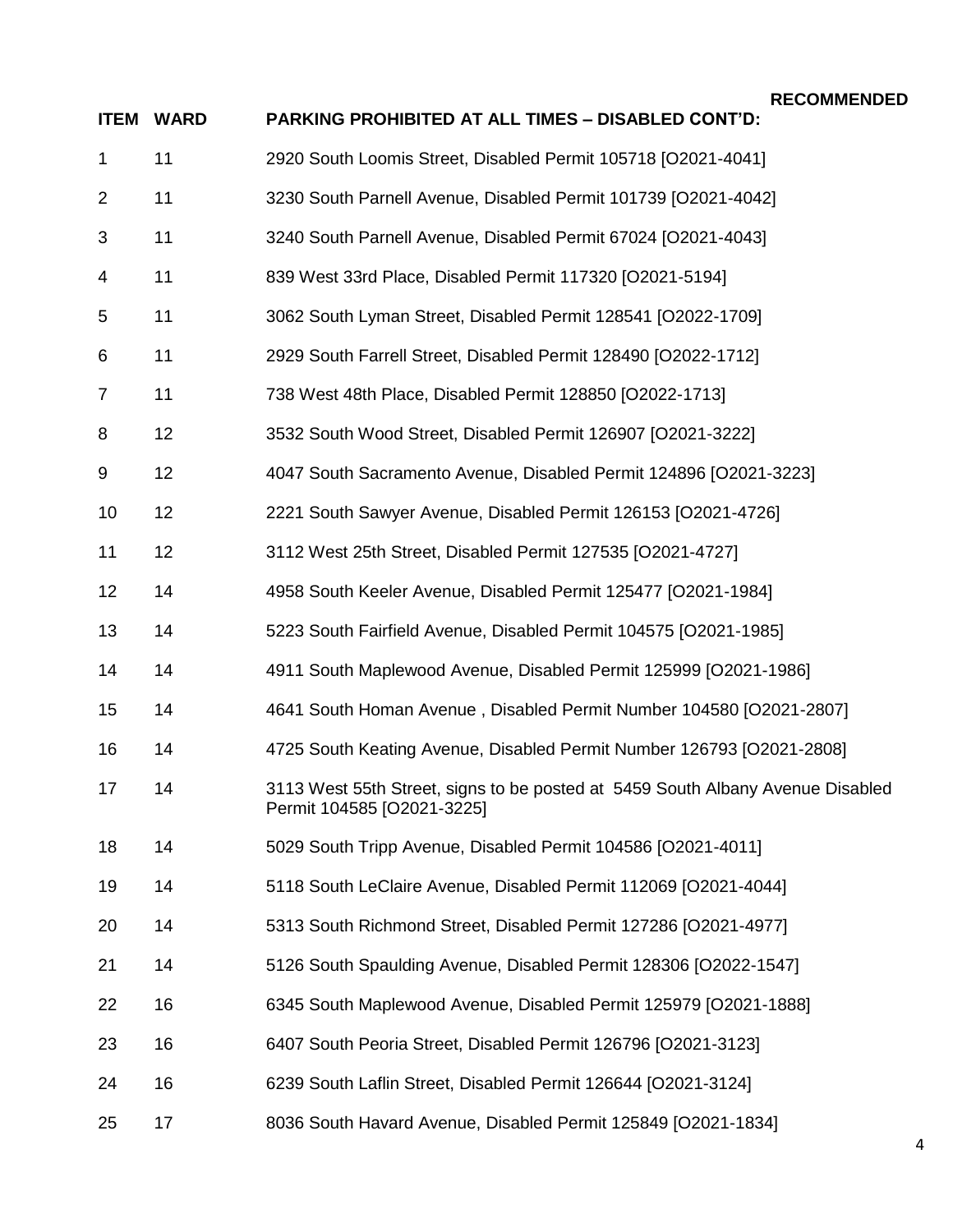| <b>ITEM</b>    | <b>WARD</b> | PARKING PROHIBITED AT ALL TIMES - DISABLED CONT'D:                |
|----------------|-------------|-------------------------------------------------------------------|
| $\mathbf{1}$   | 17          | 8010 South Lasalle Street, Disabled Permit 111642 [O2021-1872]    |
| $\overline{2}$ | 17          | 7745 South Wood Street, Disabled Permit 125074 [O2021-2593]       |
| 3              | 17          | 7724 South Wood Street, Disabled Permit 120826 [O2021-2594]       |
| 4              | 17          | 7025 South Rockwell Street, Disabled Permit 127020 [O2021-3665]   |
| 5              | 17          | 7627 South Sangamon Street, Disabled Permit 126692 [O2021-3666]   |
| 6              | 17          | 7009 South Honore Street, Disabled Permit 126655 [O2021-3668]     |
| 7              | 17          | 8220 South Wolcott Avenue, Disabled Permit 126641 [O2021-3670]    |
| 8              | 17          | 7140 South Hermitage Avenue, Disabled Permit 127030 [O2021-3672]  |
| 9              | 17          | 905 West 76th Street, Disabled Permit 126535 [O2021-3674]         |
| 10             | 17          | 1751 West 71 Street, Disabled Permit 126506 [O2021-3675]          |
| 11             | 17          | 6821 South Marshfield Avenue, Disabled Permit 126502 [O2021-3676] |
| 12             | 17          | 1454 West 73rd Place, Disabled Permit 126404 [O2021-3677]         |
| 13             | 17          | 7748 South Aberdeen Street, Disabled Permit 126314 [O2021-3678]   |
| 14             | 17          | 6732 South Artesian Avenue, Disabled Permit 105868 [O2021-3679]   |
| 15             | 17          | 8129 South Wolcott Avenue, Disabled Permit 126287 [O2021-3680]    |
| 16             | 17          | 7949 South Lasalle Street, Disabled Permit 127347 [O2022-203]     |
| 17             | 17          | 8015 South Wentworth Avenue, Disabled Permit 127773 [O2022-204]   |
| 18             | 17          | 7741 South Aberdeen Street, Disabled Permit 127099 [O2022-205]    |
| 19             | 17          | 7642 South Carpenter Street, Disabled Permit 127124 [O2022-207]   |
| 20             | 17          | 7671 South May Street, Disabled Permit 125972 [O2022-209]         |
| 21             | 17          | 7932 South Winchester Avenue, Disabled Permit 127123 [O2022-210]  |
| 22             | 17          | 6506 South Troy Street; Disabled Permit 128453 [O2022-992]        |
| 23             | 18          | 2230 West 80th Place, Disabled Permit: 121274 [O2022-1531]        |
| 24             | 18          | 3932 West 85th Street, Disabled Permit 121174 [O2022-950]         |
| 25             | 19          | 10550 South Church Street, Disabled Permit 103853 [O2022-814]     |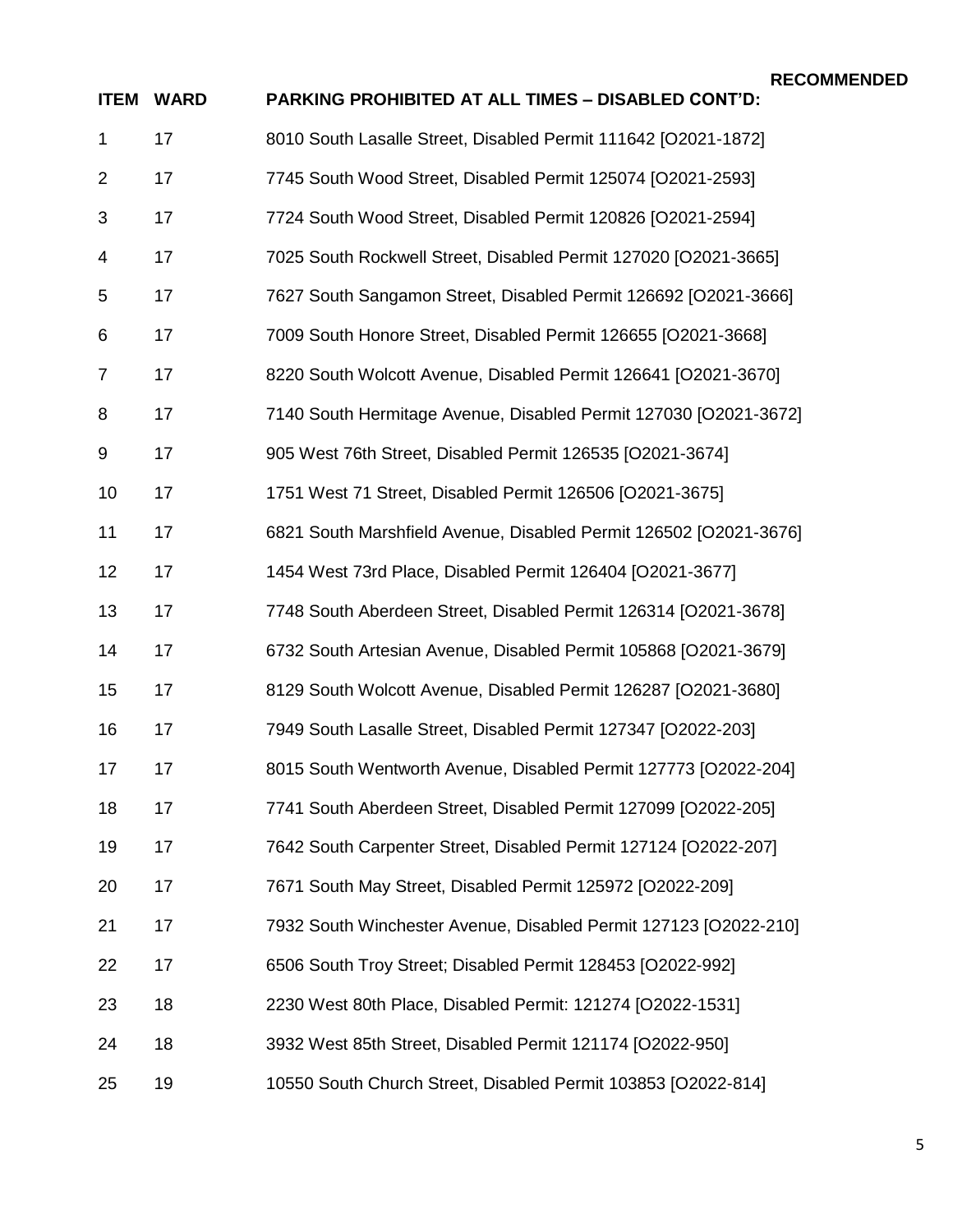|                | <b>ITEM WARD</b> | PARKING PROHIBITED AT ALL TIMES - DISABLED CONT'D:                                                                 |
|----------------|------------------|--------------------------------------------------------------------------------------------------------------------|
| $\mathbf{1}$   | 20               | 5526 South Green Street, Disabled Permit 108110 [O2021-3632]                                                       |
| 2              | 21               | 1640 West 93rd Street, Disabled Permit 127371 [O2021-3044]                                                         |
| 3              | 21               | 8605 South Union Avenue, Disabled Permit 126834 [O2021-3045]                                                       |
| 4              | 21               | 8311 South Morgan Street, Disabled Permit 126861 [O2021-3046]                                                      |
| 5              | 21               | 1436 West 80th Street, Disabled Permit 126720 [O2021-3048]                                                         |
| 6              | 21               | 9000 South Laflin Avenue, Disabled Permit 127070 [O2021-3050]                                                      |
| $\overline{7}$ | 21               | 8135 South Harvard Avenue, Disabled Permit 121580 [O2021-3685]                                                     |
| 8              | 21               | 8930 South Carpenter Street, Disabled Permit 125994 [O2021-3686]                                                   |
| 9              | 21               | 8844 South Emerald Avenue, Disabled Permit 127260 [O2021-3687]                                                     |
| 10             | 21               | 8227 South Sangamon Street, Disabled Permit 94177 signs to be posted at 8224<br>South Sangamon Street [O2021-3688] |
| 11             | 21               | 8355 South Marshfield Avenue, Disabled Permit 126369 [O2021-3689]                                                  |
| 12             | 21               | 7916 South Loomis Street, Disabled Permit 126320 [O2021-3690]                                                      |
| 13             | 21               | 9339 South Laflin Street, Disabled Permit 126063 [O2021-3691]                                                      |
| 14             | 21               | 9417 South Sangamon Street, Disabled Permit 124239 [O2021-5132]                                                    |
| 15             | 21               | 8020 South Justine Street, Disabled Permit 126709 [O2021-5133]                                                     |
| 16             | 21               | 8921 South Halsted Street, Disabled Permit 116355 [O2021-5134]                                                     |
| 17             | 21               | 8619 South Damen Avenue, Disabled Permit 127072 [O2022-511]                                                        |
| 18             | 21               | 8046 South Loomis Boulevard, Disabled Permit 124238 [O2022-512]                                                    |
| 19             | 21               | 8021 South Emerald Avenue, Disabled Permit 127145 [O2022-513]                                                      |
| 20             | 21               | 9115 South Normal Avenue, Disabled Permit 115055 [O2022-514]                                                       |
| 21             | 21               | 8232 South Paulina Street, Disabled Permit 125669 [O2022-515]                                                      |
| 22             | 21               | 8229 South Loomis Boulevard, Disabled Permit 127215 [O2022-516]                                                    |
| 23             | 21               | 1719 West 90th Place, Disabled Permit 127461 [O2022-517]                                                           |
| 24             | 21               | 8631 South May Street, Disabled Permit 127064 [O2022-518]                                                          |
| 25             | 21               | 8940 South Carpenter Street, Disabled Permit 127549 [O2022-519]                                                    |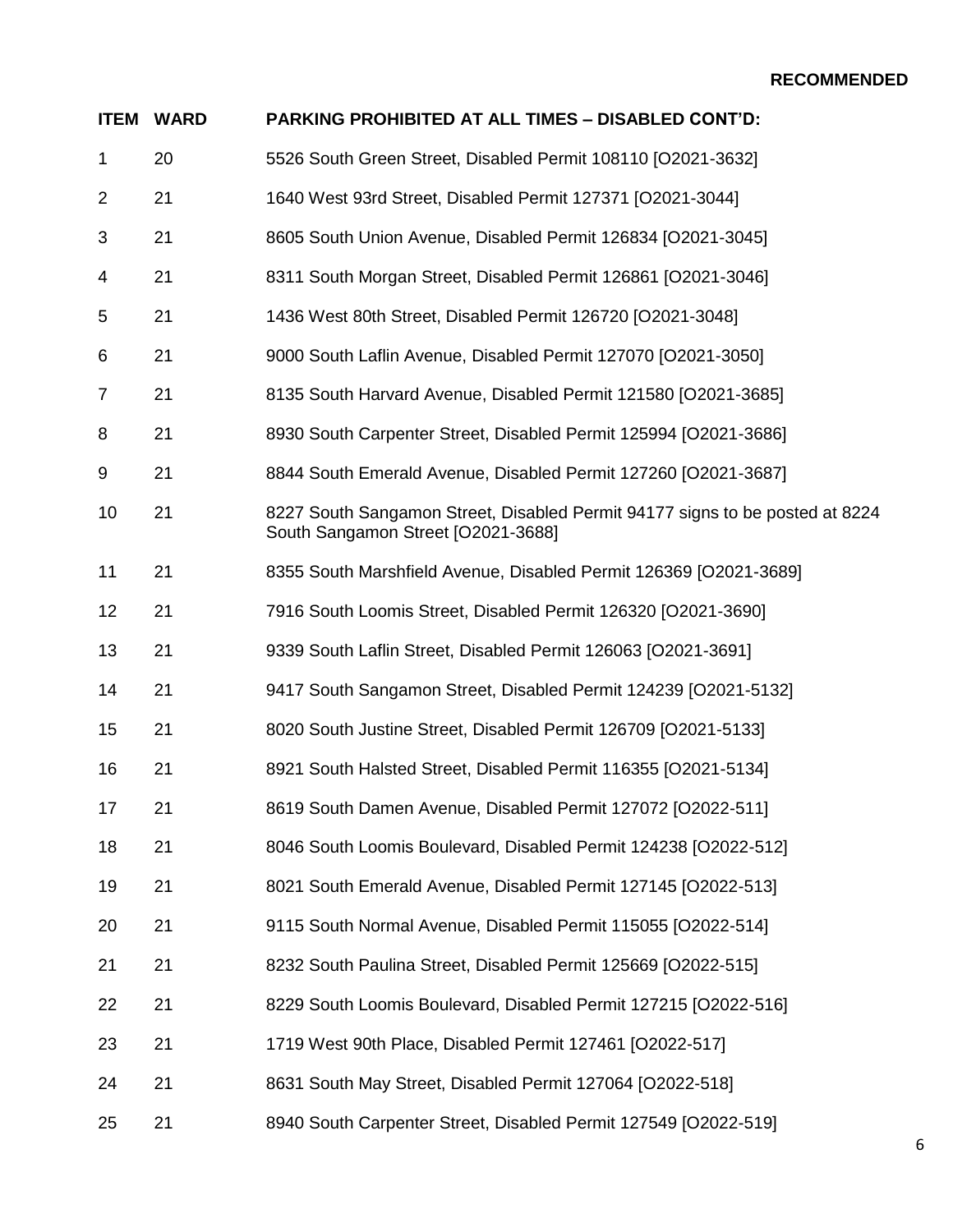| <b>ITEM</b>    | <b>WARD</b> | <b>PARKING PROHIBITED AT ALL TIMES - DISABLED CONT'D:</b>       |
|----------------|-------------|-----------------------------------------------------------------|
| $\mathbf{1}$   | 21          | 8551 South Hermitage Avenue, Disabled Permit 127321 [O2022-520] |
| $\overline{2}$ | 21          | 8037 South Ada Street, Disabled Permit 125926 [O2022-521]       |
| 3              | 21          | 9033 South Loomis Street, Disabled Permit 128016 [O2022-522]    |
| 4              | 21          | 8840 South Aberdeen Street, Disabled Permit 126413 [O2022-523]  |
| 5              | 21          | 8037 South Throop Street, Disabled Permit 127313 [O2022-524]    |
| 6              | 21          | 8635 South Wood Street, Disabled Permit 126979 [O2022-525]      |
| 7              | 21          | 8413 South Morgan Street, Disabled Permit 126964 [O2022-526]    |
| 8              | 21          | 9333 South Throop Street, Disabled Permit 127940 [O2022-527]    |
| 9              | 21          | 8915 South Ada Street, Disabled Permit 127297 [O2022-528]       |
| 10             | 21          | 8233 South May Street, Disabled Permit 126670 [O2022-529]       |
| 11             | 21          | 8240 South Peoria Street, Disabled Permit 127459 [O2022-530]    |
| 12             | 21          | 8542 South Loomis Boulevard, Disabled Permit 127499 [O2022-531] |
| 13             | 21          | 8936 South Throop Street, Disabled Permit 127605 [O2022-532]    |
| 14             | 21          | 8251 South Loomis Boulevard, Disabled Permit 115068 [O2022-533] |
| 15             | 21          | 9430 South Peoria Street, Disabled Permit 126944 [O2022-534]    |
| 16             | 21          | 1440 West 80th Street, Disabled Permit 127730 [O2022-535]       |
| 17             | 21          | 8351 South Peoria Street, Disabled Permit 127015 [O2022-536]    |
| 18             | 21          | 9515 South Parnell Avenue, Disabled Permit 128288 [O2022-818]   |
| 19             | 21          | 1317 West 98th Street; Disabled Permit 127871 [O2022-1067]      |
| 20             | 21          | 8940 South Laflin Street; Disabled Permit 127850 [O2022-1068]   |
| 21             | 21          | 9430 South Justine; Disabled Permit 127530 [O2022-1069]         |
| 22             | 21          | 8012 South Emerald Avenue, Disabled Permit 128056 [O2022-1070]  |
| 23             | 21          | 8641 South Bishop Street, Disabled Permit 127663 [O2022-1071]   |
| 24             | 21          | 8019 South Bishop Street, Disabled Permit 128022 [O2022-1072]   |
| 25             | 21          | 9436 South May Street, Disabled Permit 128838 [O2022-1073]      |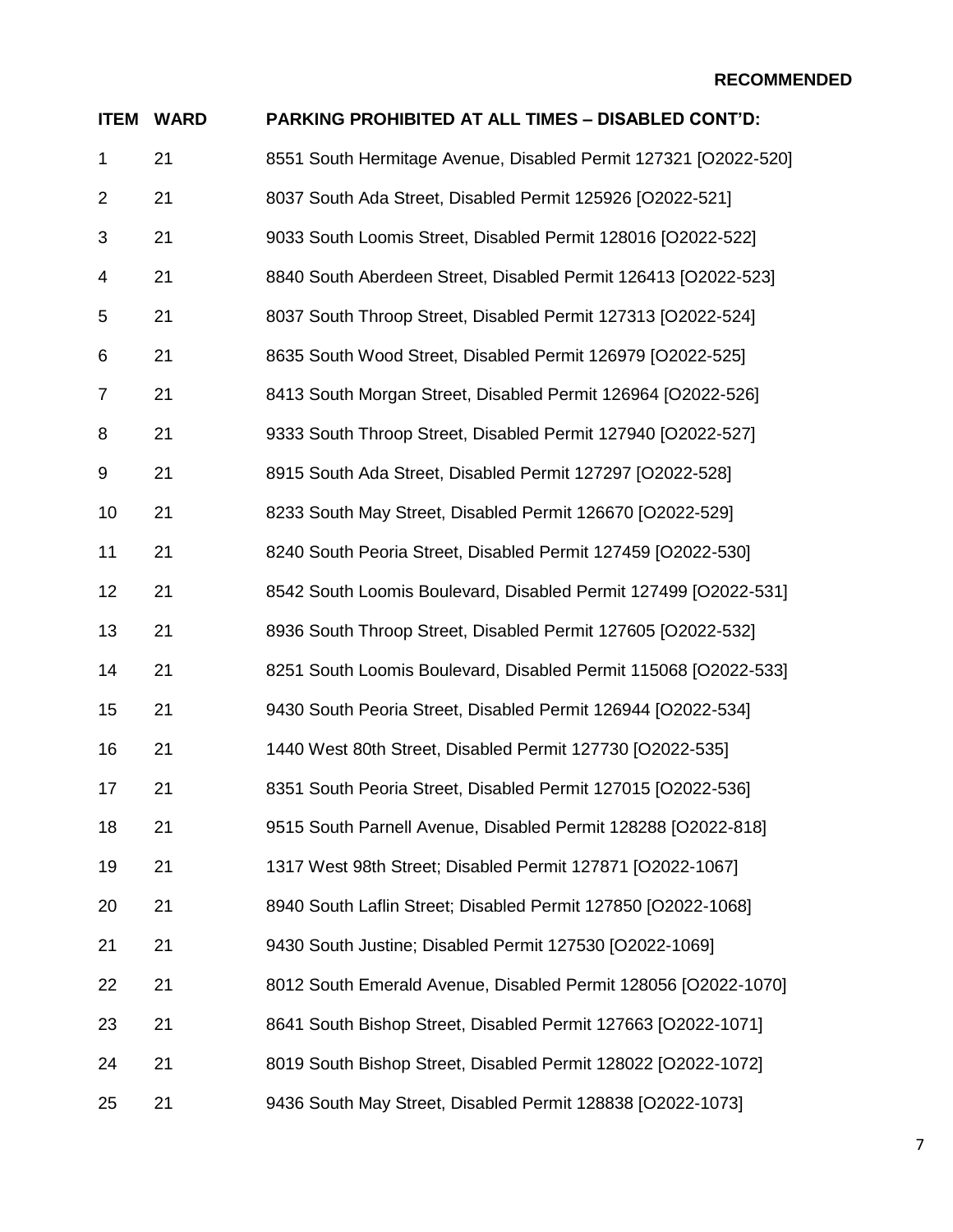| <b>ITEM</b>    | <b>WARD</b> | <b>PARKING PROHIBITED AT ALL TIMES - DISABLED CONT'D:</b>         |
|----------------|-------------|-------------------------------------------------------------------|
| $\mathbf{1}$   | 21          | 1248 West 80th Street; Disabled Permit 128808 [O2022-1074]        |
| $\overline{2}$ | 21          | 8213 South Loomis Boulevard; Disabled Permit 127046 [O2022-1075]  |
| 3              | 21          | 1241 West 95th Place, Disabled Permit 127183 [O2022-1076]         |
| 4              | 21          | 9046 South Carpenter, Disabled Permit 126640 [O2022-1077]         |
| 5              | 21          | 7949 South Loomis Street, Disabled Permit 127227 [O2022-1077]     |
| 6              | 21          | 9046 South Carpenter Street, Disabled Permit 126640 [O2022-1078]  |
| $\overline{7}$ | 21          | 9234 South ADA Street, Disabled Permit 128638 [O2022-1079]        |
| 8              | 21          | 8825 South Marshfield Street, Disabled Permit 128833 [O2022-1080] |
| 9              | 21          | 1222 West 97th Street, Disabled Permit 128752 [O2022-1081]        |
| 10             | 21          | 1236 West 98th Street, Disabled Permit 129107 [O2022-1082]        |
| 11             | 21          | 8112 South Marshfield Street, Disabled Permit 121572 [O2022-1133] |
| 12             | 21          | 9421 South May Street, Disabled Permit 126624 [O2022-1134]        |
| 13             | 21          | 9104 South Aberdeen Street, Disabled Permit 127330 [O2022-1135]   |
| 14             | 21          | 8934 South Morgan, Disabled Permit 127950 [O2022-1136]            |
| 15             | 21          | 8014 South Throop Street, Disabled Permit 128269 [O2022-1720]     |
| 16             | 21          | 8837 South Beverly Boulevard, Disabled Permit 128232 [O2022-1721] |
| 17             | 21          | 9244 South Parnell Avenue, Disabled Permit 128478[O2022-1722]     |
| 18             | 21          | 8818 South Racine Avenue, Disabled Permit 128095 [O2022-1723]     |
| 19             | 21          | 8548 South Hermitage Avenue, Disabled Permit 128337 [O2022-1724]  |
| 20             | 21          | 9638 South Princeton Avenue, Disabled Permit 128742 [O2022-1725]  |
| 21             | 21          | 8233 South Morgan Street, Disabled Permit 128568 [O2022-1726]     |
| 22             | 21          | 8544 South Morgan Street, Disabled Permit 128444 [O2022-1727]     |
| 23             | 21          | 9351 South Peoria Street, Disabled Permit 128216 [O2022-1728]     |
| 24             | 21          | 9517 South Lowe Avenue, Disabled Permit 128118 [O2022-1729]       |
| 25             | 21          | 9207 South May Street, Disabled Permit 128373 [O2022-1730]        |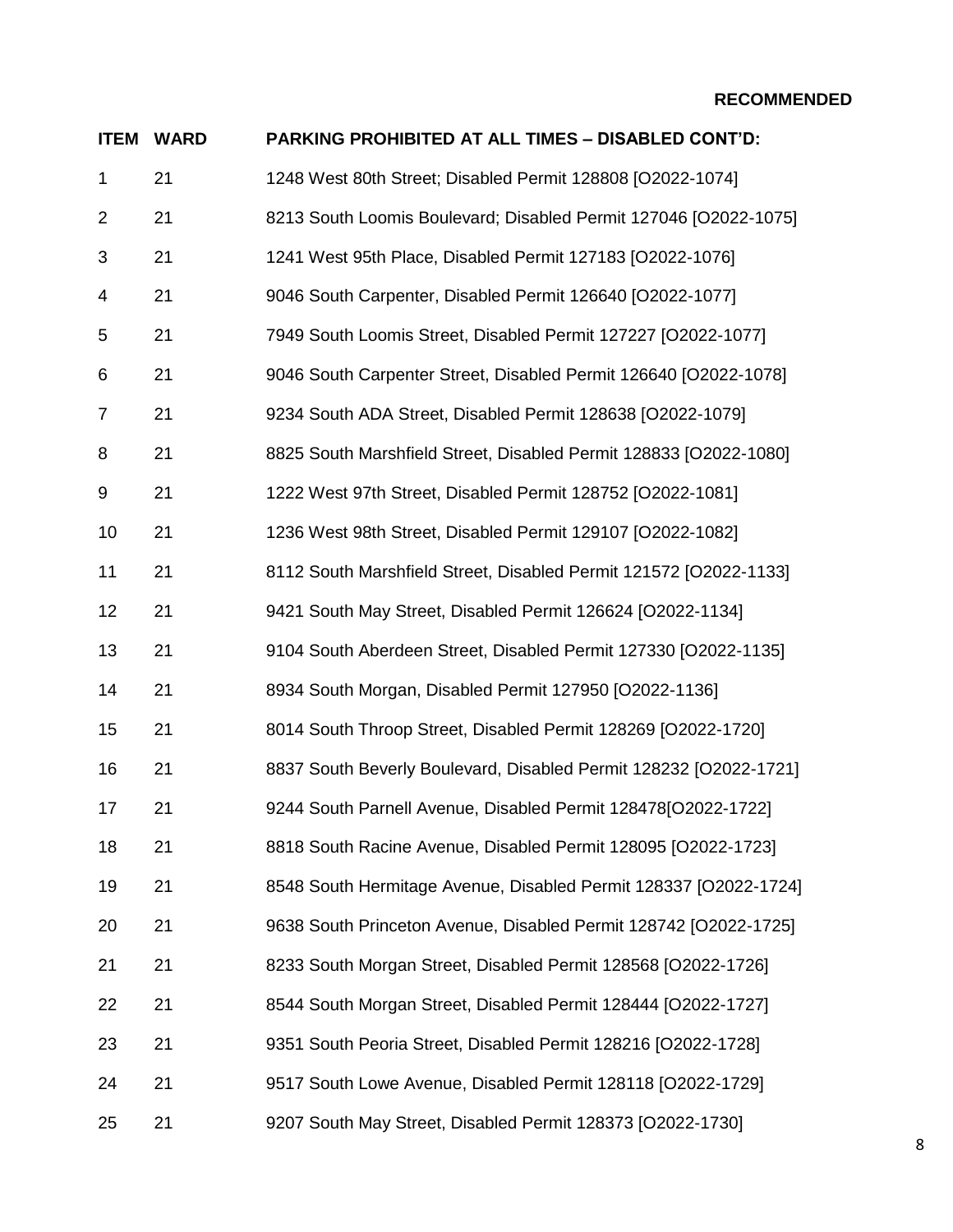| <b>ITEM</b>    | <b>WARD</b> | PARKING PROHIBITED AT ALL TIMES - DISABLED CONT'D:                  |
|----------------|-------------|---------------------------------------------------------------------|
| $\mathbf{1}$   | 22          | 2513 South Saint Louis Avenue, Disabled Permit 126447 [O2021-3132]  |
| $\overline{2}$ | 22          | 4446 South LeClaire Avenue, Disabled Permit 126451 [O2021-3134]     |
| 3              | 22          | 3224 South Karlov Avenue, Disabled Permit 108174 [O2021-3941]       |
| 4              | 22          | 4836 South Lamon Avenue, Disabled Permit 124955 [O2021-3942]        |
| 5              | 22          | 2533 South Millard Avenue, Disabled Permit 127045 [O2021-3943]      |
| 6              | 22          | 2749 South Central Park Avenue, Disabled Permit 127182 [O2021-4119] |
| 7              | 22          | 2835 South Kolin Avenue, Disabled Permit 126549 [O2021-4234]        |
| 8              | 22          | 2641 South Kostner Avenue, Disabled Permit 108179 [O2021-5263]      |
| 9              | 22          | 2731 South Springfield Avenue, Disabled Permit 127749 [O2021-5670]  |
| 10             | 22          | 2235 South Hamlin Avenue, Disabled Permit 127864 [O2021-5672]       |
| 11             | 22          | 4552 South Lamon Avenue Disabled Permit 124946 [O2022-383]          |
| 12             | 22          | 3131 South Springfield Avenue, Disabled Permit 127986 [O2022-608]   |
| 13             | 22          | 2638 South Trumbull Avenue, Disabled Permit 128203 [O2022-902]      |
| 14             | 22          | 3141 South Hamlin Avenue, Disabled Permit 128287 [O2022-903]        |
| 15             | 23          | 3435 West 63rd Place, Disabled Permit 127129 [O2022-1049]           |
| 16             | 23          | 6831 South Claremont Avenue, Disabled Permit 108147 [O2022-1396]    |
| 17             | 26          | 1536 North Saint Louis Avenue, Disabled Permit 127589 [O2021-4529]  |
| 18             | 26          | 1350 North Artesian Avenue, Disabled Permit 126970 [O2021-4956]     |
| 19             | 26          | 1620 North Harding Avenue, Disabled Permit 124697 [O2021-4957]      |
| 20             | 26          | 1735 North Karlov Avenue, Disabled Permit 127174 [O2021-4958]       |
| 21             | 26          | 1747 North Central Park Avenue, Disabled Permit 127092 [O2021-4959] |
| 22             | 26          | 3273 West Palmer Street, Disabled Permit 127169 [O2021-4960]        |
| 23             | 26          | 3344 West Potomac Avenue, Disabled Permit 127071 [O2021-4961]       |
| 24             | 26          | 3307 West Evergreen Avenue, Disabled Permit 127244 [O2021-4962]     |
| 25             | 26          | 3244 West Cortez Street, Disabled Permit 127013 [O2021-4963]        |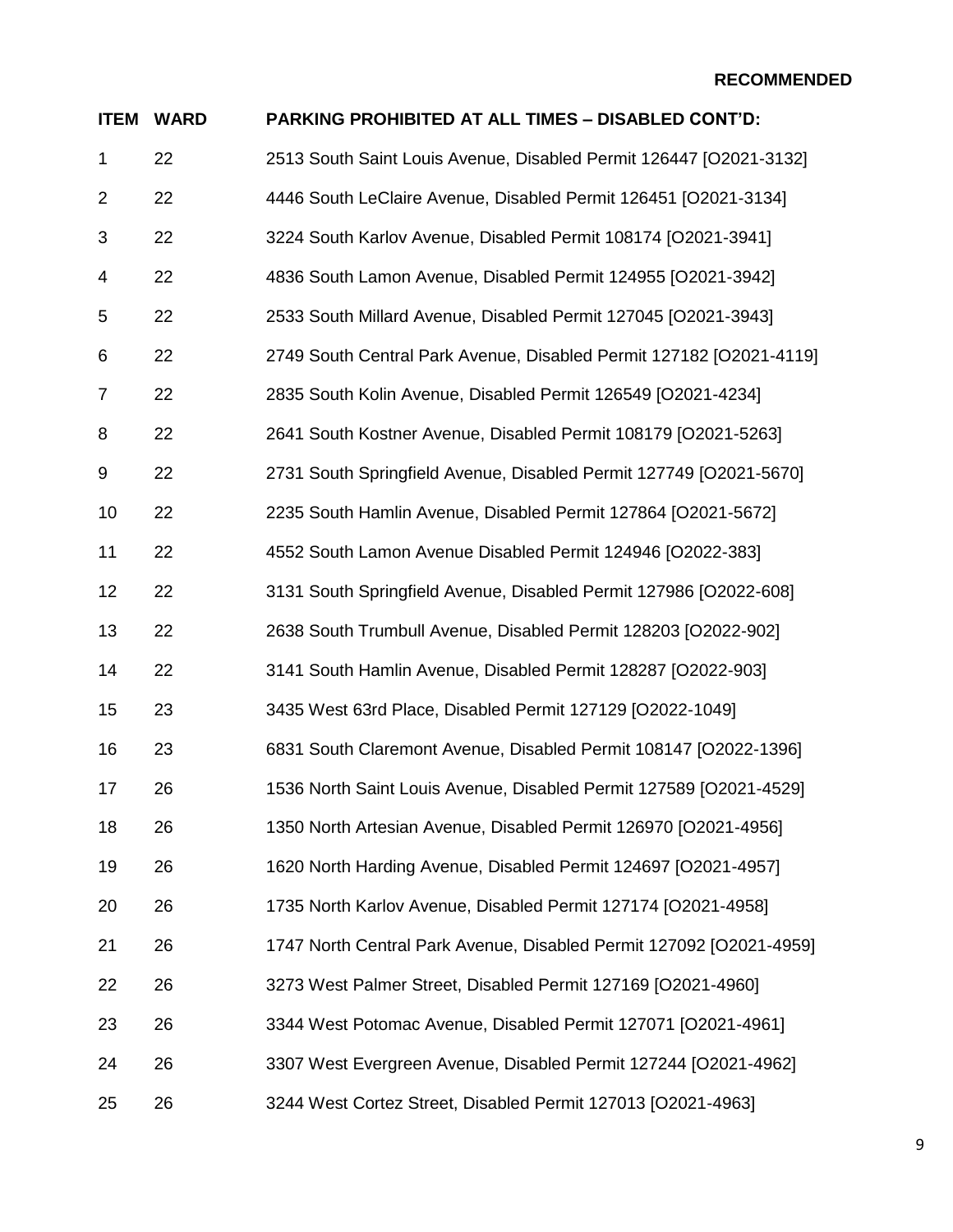| <b>ITEM</b>    | <b>WARD</b> | <b>PARKING PROHIBITED AT ALL TIMES - DISABLED CONT'D:</b>           |
|----------------|-------------|---------------------------------------------------------------------|
| 1              | 26          | 869 North Sacramento Drive, Disabled Permit 125641 [O2021-4964]     |
| 2              | 26          | 1427 West Flournoy Street, Disabled Permit 126536 [O2021-5213]      |
| 3              | 26          | 1707 North Kedvale Avenue, Disabled Permit 118140 [O2021-5280]      |
| 4              | 26          | 1623 North Keystone Avenue, Disabled Permit 104980 [O2021-5281]     |
| 5              | 26          | 1510 North Washtenaw Avenue, Disabled Permit 127425 [O2021-5282]    |
| 6              | 26          | 1305 North Monticello Avenue, Disabled Permit 127779 [O2021-5409]   |
| $\overline{7}$ | 26          | 1538 North Kedzie Avenue, Disabled Permit 127614 [O2022-473]        |
| 8              | 26          | 4059 West Hirsch Street, Disabled Permit 126977 [O2022-474]         |
| 9              | 26          | 1021 North Rockwell Street, Disabled Permit 127187 [O2022-475]      |
| 10             | 26          | 1536 North Saint Louis Avenue, Disabled Permit 127589 [O2022-476]   |
| 11             | 26          | 1643 North Kedzie Avenue, Disabled Permit 127397 [O2022-477]        |
| 12             | 26          | 3417 West Evergreen Avenue, Disabled Permit 127593 [O2022-478]      |
| 13             | 26          | 2049 North Lawndale Avenue, Disabled Permit 128521 [O2022-951]      |
| 14             | 26          | 935 North Sacramento Boulevard, Disabled Permit 128592 [O2022-952]  |
| 15             | 26          | 1214 North Avers Avenue, Disabled Permit 128427 [O2022-953]         |
| 16             | 28          | 4947 West Quincy Street, Disabled Permit 126190 [O2021-3143]        |
| 17             | 28          | 5025 West Monroe Street, Disabled Permit 126408 [O2021-3144]        |
| 18             | 28          | 4143 West Washington Boulevard, Disabled Permit 127522 [O2021-4036] |
| 19             | 28          | 1368 South Fairfield Avenue, Disabled Permit 127363 [O2021-5212]    |
| 20             | 28          | 4150 West Washington Boulevard, Disabled Permit 128809 [O2022-348]  |
| 21             | 29          | 4935 West Lexington Street, Disabled Permit 127151 [O2022-1629]     |
| 22             | 29          | 1213 North Austin Boulevard, Disabled Permit 126538 [O2022-1630]    |
| 23             | 29          | 1724 North Parkside Avenue, Disabled Permit 108055 [O2022-1631]     |
| 24             | 29          | 1812 North Nagle Avenue, Disabled Permit 126486 [O2022-1632]        |
| 25             | 29          | 1712 North Nagle Avenue, Disabled Permit 126932 [O2022-1633]        |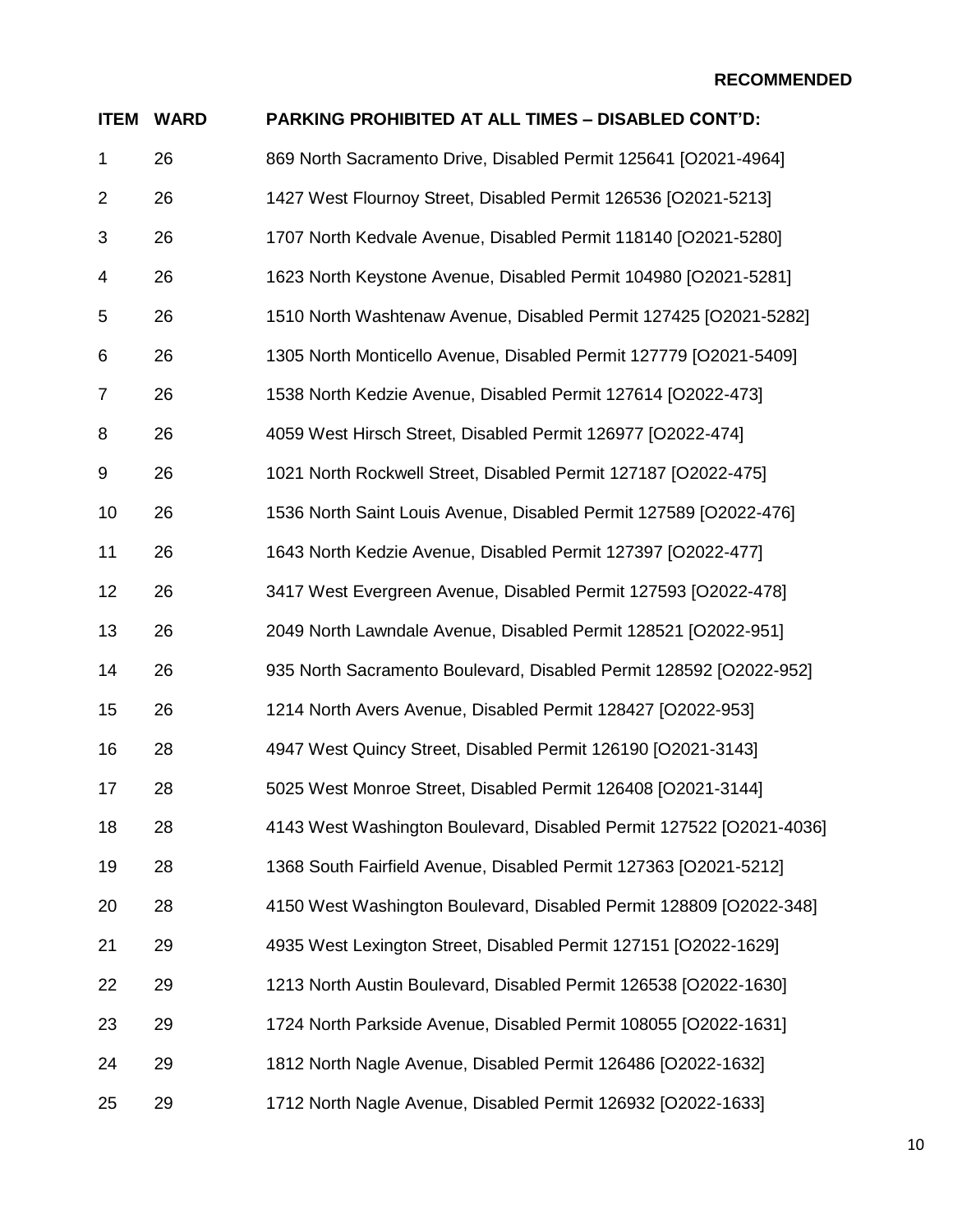| <b>ITEM</b>    | <b>WARD</b> | PARKING PROHIBITED AT ALL TIMES - DISABLED CONT'D:                 |
|----------------|-------------|--------------------------------------------------------------------|
| 1              | 29          | 1025 North Waller Avenue, Disabled Permit 126442 [O2022-1634]      |
| $\overline{2}$ | 29          | 1745 North Merrimac Avenue, Disabled Permit 126951 [O2022-1635]    |
| 3              | 29          | 5435 West Van Buren Street, Disabled Permit 108176 [O2022-1636]    |
| 4              | 29          | 2842 North Neva Avenue, Disabled Permit 104402 [O2022-1637]        |
| 5              | 29          | 1138 South Menard Avenue, Disabled Permit 105054 [O2022-1638]      |
| 6              | 29          | 5819 West Iowa Street, Disabled Permit 126014 [O2022-1640]         |
| $\overline{7}$ | 29          | 1033 North Massasoit Avenue, Disabled Permit 105046 [O2022-1641]   |
| 8              | 29          | 1041 North Mason Avenue, Disabled Permit 105055 [O2022-1642]       |
| 9              | 29          | 1417 North Austin Boulevard, Disabled Permit 105026 [O2022-1643]   |
| 10             | 29          | 1445 North Mayfield Avenue, Disabled Permit 125992 [O2022-1644]    |
| 11             | 29          | 1314 North Parkside Avenue, Disabled Permit 126130 [O2022-1645]    |
| 12             | 29          | 5317 West Adams Street, Disabled Permit 128223 [O2022-1646]        |
| 13             | 29          | 1828 North Mason Avenue, Disabled Permit 126866 [O2022-1647]       |
| 14             | 29          | 202 North Waller Avenue, Disabled Permit 108175 [O2022-1648]       |
| 15             | 29          | 1324 North Waller Avenue, Disabled Permit 118136 [O2022-1649]      |
| 16             | 29          | 5243 West Gladys Avenue, Disabled Permit 125113 [O2022-1650]       |
| 17             | 29          | 1706 North Menard Avenue, Disabled Permit 122094 [O2022-1651]      |
| 18             | 29          | 1740 North Monitor Avenue, Disabled Permit 126029 [O2022-1652]     |
| 19             | 29          | 5060 West Van Buren Street, Disabled Permit 117982 [O2022-1653]    |
| 20             | 29          | 211 North Mason Avenue, Disabled Permit 105031 [O2022-1654]        |
| 21             | 29          | 1625 North Newcastle Avenue, Disabled Permit 105060 [O2022-1655]   |
| 22             | 29          | 1450 North Monitor Avenue, Disabled Permit 105037 [O2022-1656]     |
| 23             | 29          | 1713 North Nagle Avenue, Disabled Permit 105030 [O2022-1657]       |
| 24             | 29          | 1736 North New England Avenue, Disabled Permit 125448 [O2022-1658] |
| 25             | 29          | 5248 West Polk Street, Disabled Permit 128470 [O2022-1672]         |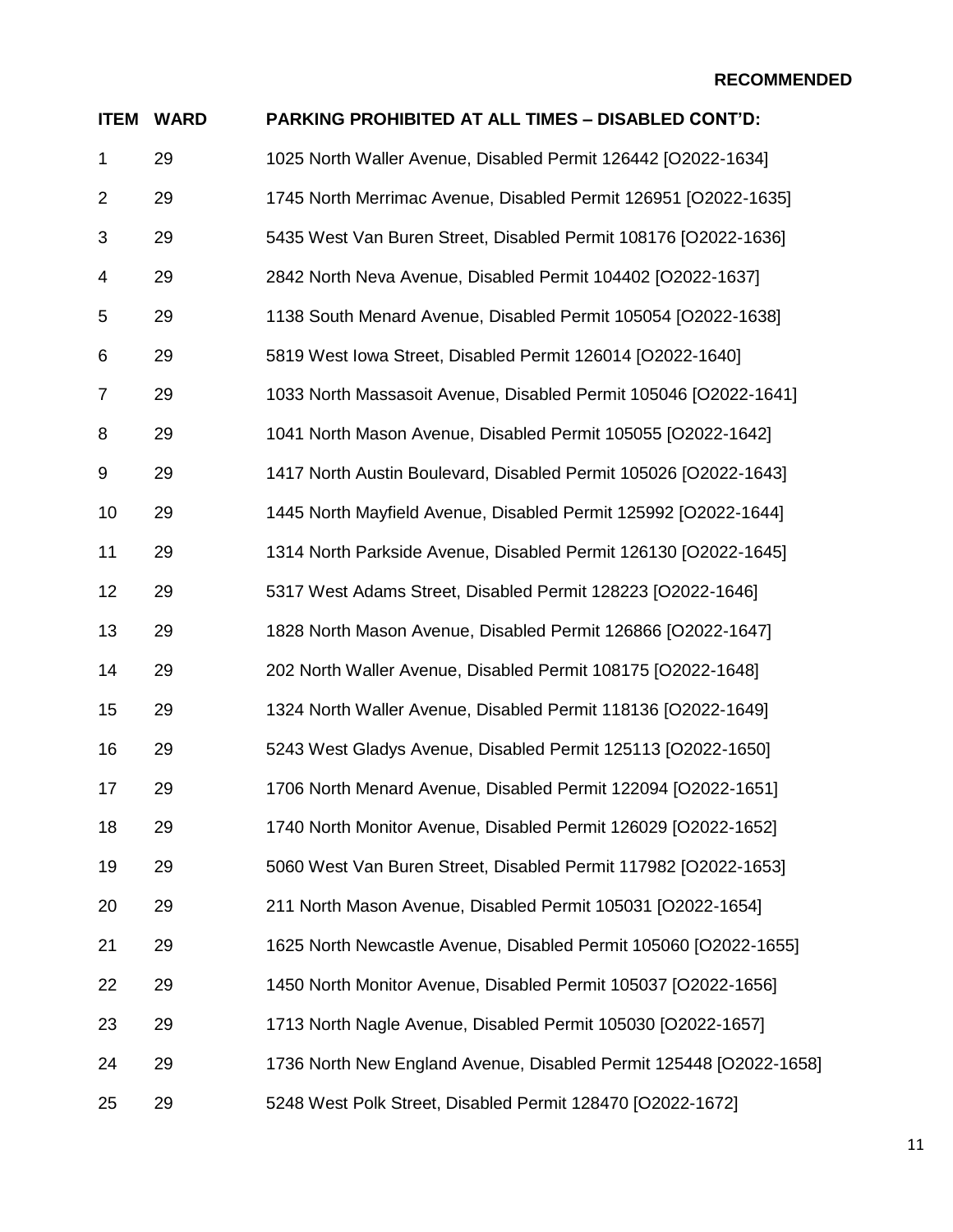| <b>ITEM</b>    | <b>WARD</b> | PARKING PROHIBITED AT ALL TIMES - DISABLED CONT'D:                |
|----------------|-------------|-------------------------------------------------------------------|
| 1              | 29          | 1040 North Mason Avenue, Disabled Permit 127692 [O2022-1673]      |
| $\overline{2}$ | 29          | 1734 North Mason Avenue, Disabled Permit 126885 [O2022-1674]      |
| 3              | 29          | 165 North Menard Avenue, Disabled Permit 128437 [O2022-1675]      |
| 4              | 29          | 317 South Lavergne Avenue, Disabled Permit 105051 [O2022-1676]    |
| 5              | 29          | 4937 West Lexington Street, Disabled Permit 128595 [O2022-1677]   |
| 6              | 29          | 1135 South Mason Avenue, Disabled Permit 112931 [O2022-1678]      |
| $\overline{7}$ | 29          | 1745 North Monitor Avenue, Disabled Permit 126597 [O2022-1679]    |
| 8              | 29          | 1306 North Waller Avenue, Disabled Permit 127300 [O2022-1680]     |
| 9              | 29          | 1445 North Austin Boulevard, Disabled Permit 127263 [O2022-1681]  |
| 10             | 29          | 1712 North Mason Avenue, Disabled Permit 127801 [O2022-1682]      |
| 11             | 29          | 1429 North Austin Boulevard, Disabled Permit 127645 [O2022-1683]  |
| 12             | 29          | 5907 West Walton Street, Disabled Permit 126443 [O2022-1684]      |
| 13             | 29          | 5444 West Jackson Boulevard, Disabled Permit 127573 [O2022-1685]  |
| 14             | 29          | 1049 North Massasoit Avenue, Disabled Permit 126955 [O2022-1686]  |
| 15             | 29          | 4829 West Jackson Boulevard, Disabled Permit 126736 [O2022-1687]  |
| 16             | 29          | 1638 North Mason Avenue, Disabled Permit 127050 [O2022-1688]      |
| 17             | 29          | 5419 West Van Buren Street, Disabled Permit 105027 [O2022-1689]   |
| 18             | 29          | 1508 North Waller Avenue, Disabled Permit 112950 [O2022-1690]     |
| 19             | 29          | 5920 West Superior Street, Disabled Permit 122520 [O2022-1691]    |
| 20             | 29          | 2549 North Mont Clare Avenue, Disabled Permit 127412 [O2022-1692] |
| 21             | 30          | 2516 North McVicker Avenue, Disabled Permit 126113 [O2021-2996]   |
| 22             | 30          | 2837 North Ridgeway Avenue, Disabled Permit 123241 [O2021-2997]   |
| 23             | 30          | 4133 West Cornelia Avenue, Disabled Permit 127148 [O2021-3695]    |
| 24             | 30          | 4057 West School Street, Disabled Permit 127460 [O2021-3698]      |
| 25             | 30          | 3305 North Kenneth Avenue, Disabled Permit 125838 [O2021-3735]    |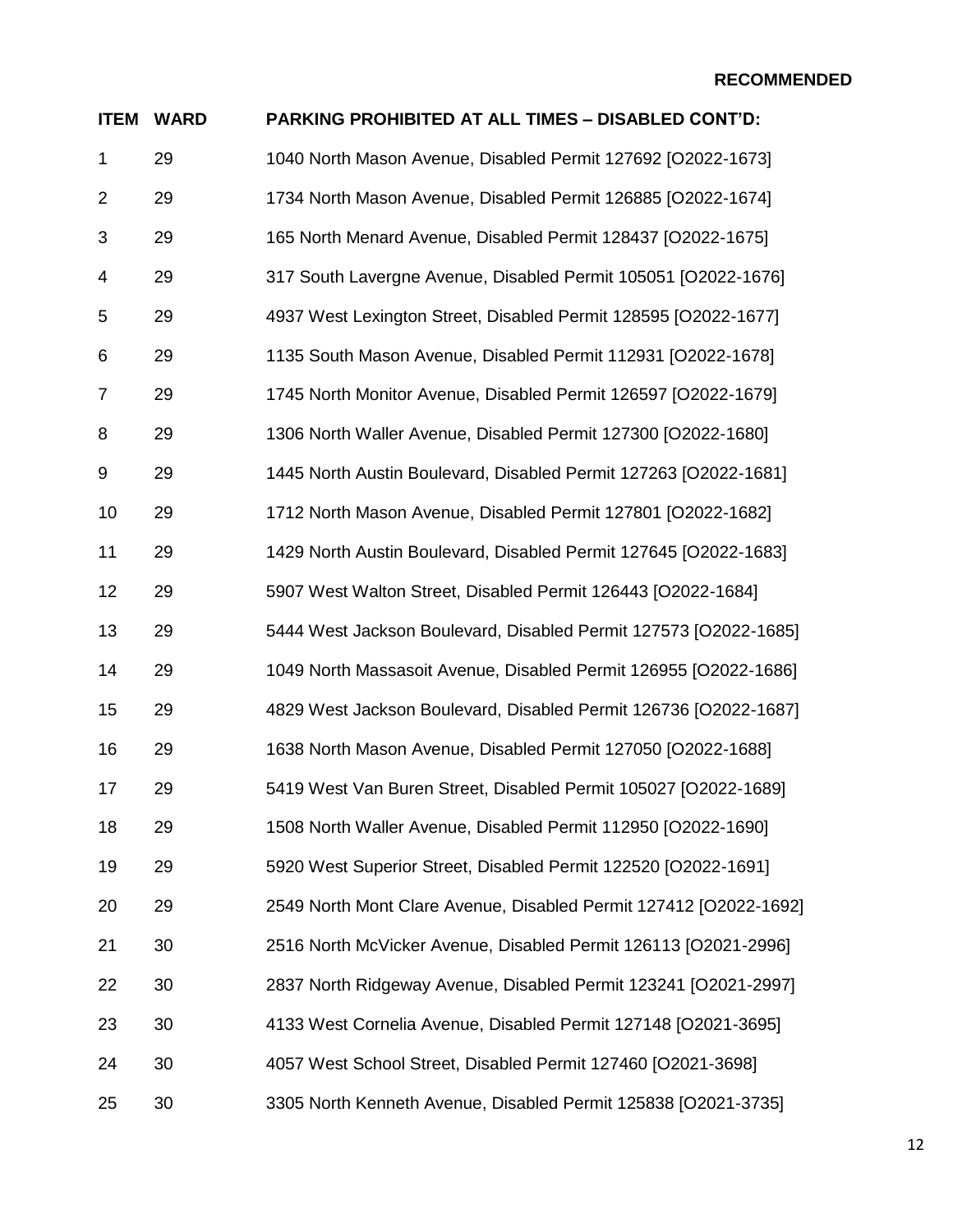| <b>ITEM</b>    | <b>WARD</b> | PARKING PROHIBITED AT ALL TIMES - DISABLED CONT'D:                |
|----------------|-------------|-------------------------------------------------------------------|
| 1              | 30          | 2718 North Mango Avenue, Disabled Permit 127198 [O2021-3780]      |
| $\overline{2}$ | 30          | 2447 North Monitor Avenue, Disabled Permit 119563 [O2021-4795]    |
| 3              | 30          | 6142 West Barry Avenue, Disabled Permit 127309 [O2021-4796]       |
| 4              | 30          | 2647 North Mulligan Avenue, Disabled Permit 126628 [O2021-4798]   |
| 5              | 30          | 3035 North Mason Avenue, Disabled Permit 126752 [O2021-5135]      |
| 6              | 30          | 3433 North Hamlin Avenue, Disabled Permit 127794 [O2022-224]      |
| 7              | 30          | 2423 North Long Avenue, Disabled Permit 128220 [O2022-225]        |
| 8              | 30          | 3114 North Mango Avenue, Disabled Permit 127634 [O2022-226]       |
| 9              | 30          | 2504 North Mango Avenue, Disabled Permit 128070 [O2022-227]       |
| 10             | 30          | 5455 West Drummond Place, Disabled Permit 126761 [O2022-540]      |
| 11             | 30          | 5450 West School Street, Disabled Permit 127315 [O2022-541]       |
| 12             | 30          | 3332 North Lawndale Avenue, Disabled Permit 128316 [O2022-1224]   |
| 13             | 31          | 5104 West School Street, Disabled Permit 126439 [O2021-3705]      |
| 14             | 31          | 4020 West Wellington Avenue, Disabled Permit 126717 [O2021-3706]  |
| 15             | 31          | 5133 West Deming Place, Disabled Permit 127115 [O2021-3707]       |
| 16             | 31          | 3135 North Tripp Avenue, Disabled Permit 126505 [O2021-3708]      |
| 17             | 31          | 4839 West Roscoe Street, Disabled Permit 126994 [O2021-3709]      |
| 18             | 31          | 4913 West Henderson Street, Disabled Permit 127034 [O2021-3710]   |
| 19             | 31          | 5443 West Wellington Avenue, Disabled Permit 126908 [O2021-3711]  |
| 20             | 31          | 2416 North Kilpatrick Avenue, Disabled Permit 104537 [O2021-3733] |
| 21             | 31          | 3925 West Schubert Avenue, Disabled Permit 125639 [O2021-3734]    |
| 22             | 31          | 4828 West Wellington Avenue, Disabled Permit 104518 [O2021-4801]  |
| 23             | 31          | 5043 West Nelson Street, Disabled Permit 126820 [O2021-4802]      |
| 24             | 31          | 4832 West School Street, Disabled Permit 127392 [O2021-4803]      |
| 25             | 31          | 5312 West Deming Place, Disabled Permit 127701 [O2021-5038]       |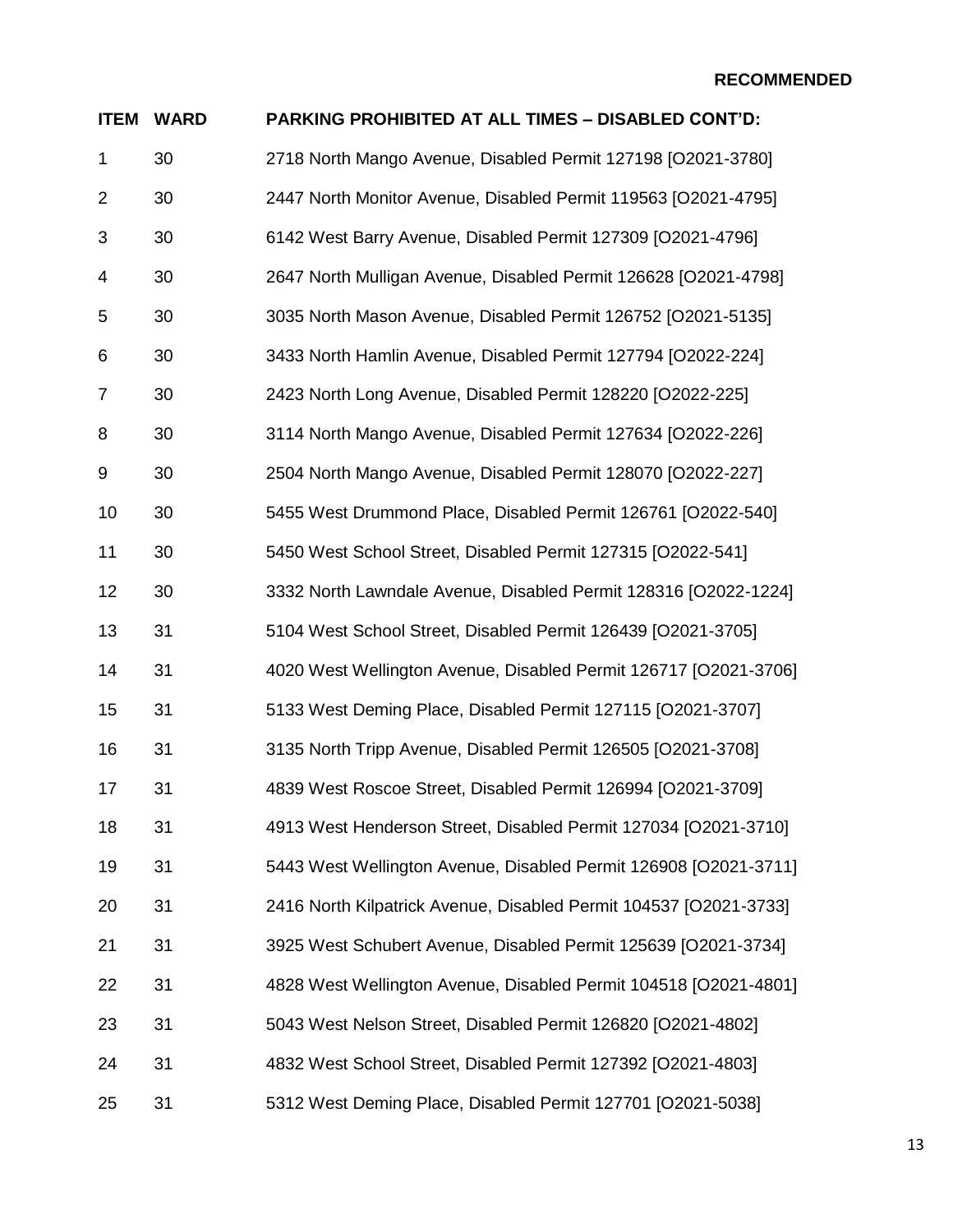| <b>ITEM</b>    | <b>WARD</b> | PARKING PROHIBITED AT ALL TIMES - DISABLED CONT'D:                  |
|----------------|-------------|---------------------------------------------------------------------|
| 1              | 31          | 5021 West Newport Avenue, Disabled Permit 127447 [O2021-5039]       |
| $\overline{2}$ | 31          | 4810 West Roscoe Street, Disabled Permit 7764 [O2022-228]           |
| 3              | 32          | 2704 North Albany Avenue, Disabled Permit 119534 [O2022-582]        |
| 4              | 32          | 2223 West Cortland Street, Disabled Permit 126845 [O2021-3619]      |
| 5              | 32          | 3147 West Belden Avenue, Disabled Permit 126698 [O2021-3620]        |
| 6              | 32          | 1707 West Barry Avenue, Disabled Permit 107648 [O2021-5106]         |
| $\overline{7}$ | 32          | 1913 West Dickens Avenue, Disabled Permit 128527 [O2022-1094]       |
| 8              | 32          | 3061 West Lyndale Avenue, Disabled Permit 120880 [O2022-1317]       |
| 9              | 37          | 1450 North Long Avenue, Disabled Permit 127473 [O2022-267]          |
| 10             | 37          | 930 North Leclaire Avenue, Disabled Permit 127942 [O2022-269]       |
| 11             | 37          | 4203 West Iowa Street, Disabled Permit 127978 [O2022-730]           |
| 12             | 38          | 4125 North McVicker Avenue, Disabled Permit 127973 [O2022-1089]     |
| 13             | 38          | 4437 North Narragansett Avenue, Disabled Permit 109960 [O2022-1091] |
| 14             | 38          | 5527 West Hutchinson Street, Disabled Permit 76854. [O2022-1092]    |
| 15             | 38          | 3907 North Oketo Avenue, Disabled Permit 129529 [O2022-1219]        |
| 16             | 38          | 6255 West Grace Street, Disabled Permit 125295 [O2022-1220]         |
| 17             | 39          | 5350 North Christiana Avenue; Disabled Permit 128846 [O2022-1153]   |
| 18             | 39          | 4523 North Kildare Avenue, Disabled Permit 127823 [O2022-1154]      |
| 19             | 40          | 2757 West Winnemac Avenue, Disabled Permit 94646 [O2022-960]        |
| 20             | 41          | 4817 North Nordica Avenue, Disabled Permit 123110 [O2022-917]       |
| 21             | 49          | 7523 North Bell Avenue, Disabled Permit 124828 [O2022-1701]         |
| 22             | 50          | 6430 North Artesian Avenue, Disabled Permit 122207 [O2021-4670]     |
| 23             | 50          | 6714 North Seeley Avenue, Disabled Permit 416122 [O2022-1659]       |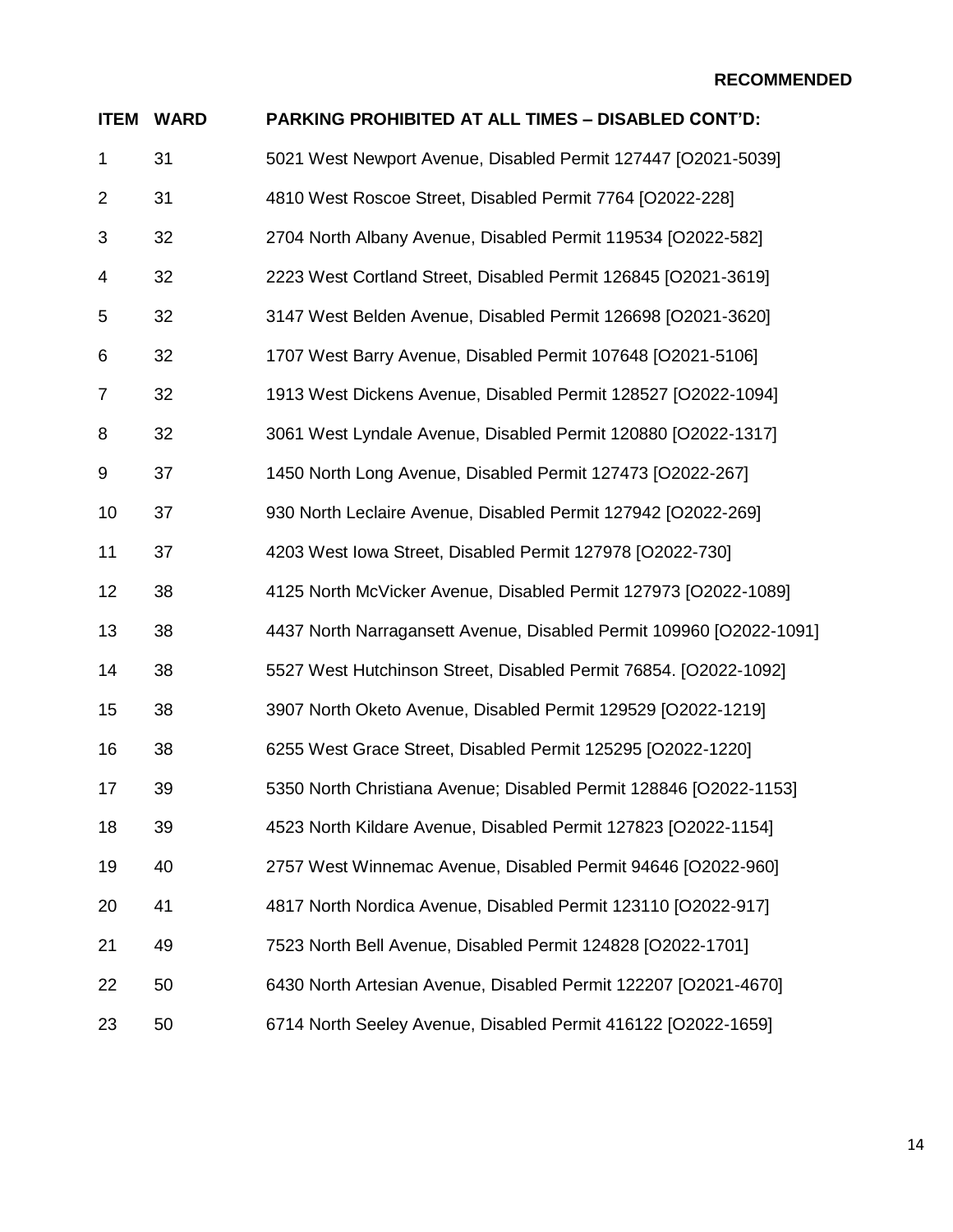|                | <b>ITEM WARD</b> | <b>REPEAL PARKING PROHIBITED AT ALL TIMES - DISABLED:</b>              |
|----------------|------------------|------------------------------------------------------------------------|
| $\mathbf{1}$   | 1                | Repeal Disabled Permit 113948, 1836 North Spaulding Avenue [O2022-706] |
| $\overline{2}$ | $\overline{2}$   | Repeal Disabled Permit 3017, 66830, West Germania Place [O2021-5161]   |
| 3              | 6                | Repeal Disabled Permit 102943, 8239 South Indiana Avenue [O2021-2166]  |
| 4              | 9                | Repeal Disabled Permit 75288, 10616 South Eberhart Avenue [O2021-5870] |
| 5              | 10               | Repeal Disabled Permit 6717, 9737 South Muskegon Avenue [O2021-2118]   |
| 6              | 11               | Repeal Disabled Permit 49244, 3222 South Normal Avenue [O2021-2112]    |
| $\overline{7}$ | 11               | Repeal Disabled Permit 49976, 3219 South Princeton Avenue [O2021-2114] |
| 8              | 11               | Repeal Disabled Permit 96335, 3633 South Emerald Avenue [O2021-4040]   |
| 9              | 11               | Repeal Disabled Permit 107861, 3319 South Union Avenue [O2021-4696]    |
| 10             | 11               | Repeal Disabled Permit 96352, 3337 South Aberdeen Street [O2021-4697]  |
| 11             | 11               | Repeal Disabled Permit 96343, 613 West 46th Street [O2021-5196]        |
| 12             | 11               | Repeal Disabled Permit 101661, 3727 South Union Avenue [O2021-5197]    |
| 13             | 11               | Repeal Disabled Permit 63750, 3439 South Lowe Avenue [O2021-5198]      |
| 14             | 11               | Repeal Disabled Permit 96326, 3034 South Throop Street [O2021-5200]    |
| 15             | 11               | Repeal Disabled Permit 78136, 2614 South Lowe Avenue [O2021-5664]      |
| 16             | 11               | Repeal Disabled Permit 83649, 1239 West 31st Place [O2021-5665]        |
| 17             | 11               | Repeal Disabled Permit 5874 710 West 26th Street [O2021-5666]          |
| 18             | 11               | Repeal Disabled Permit 96329, 3733 South Parnell Avenue [O2022-301]    |
| 19             | 11               | Repeal Disabled Permit 117357, 440 West 42nd Place [O2022-304]         |
| 20             | 11               | Repeal Disabled Permit 120637, 4633 South Emerald Avenue [O2022-966]   |
| 21             | 11               | Repeal Disabled Permit 101675, 3151 South Racine Avenue [O2022-1715]   |
| 22             | 11               | Repeal Disabled Permit 35726, 3120 South Union Avenue [O2022-1717]     |
| 23             | 13               | Repeal Disabled Permit 113538; 3940 West 66th Street [O2021-1870]      |
| 24             | 13               | Repeal Disabled Permit 106021, 6016 South Melvina Avenue [O2021-1961]  |
| 25             | 13               | Repeal Disabled Permit 115179, 6200 South Knox Avenue [O2021-1962]     |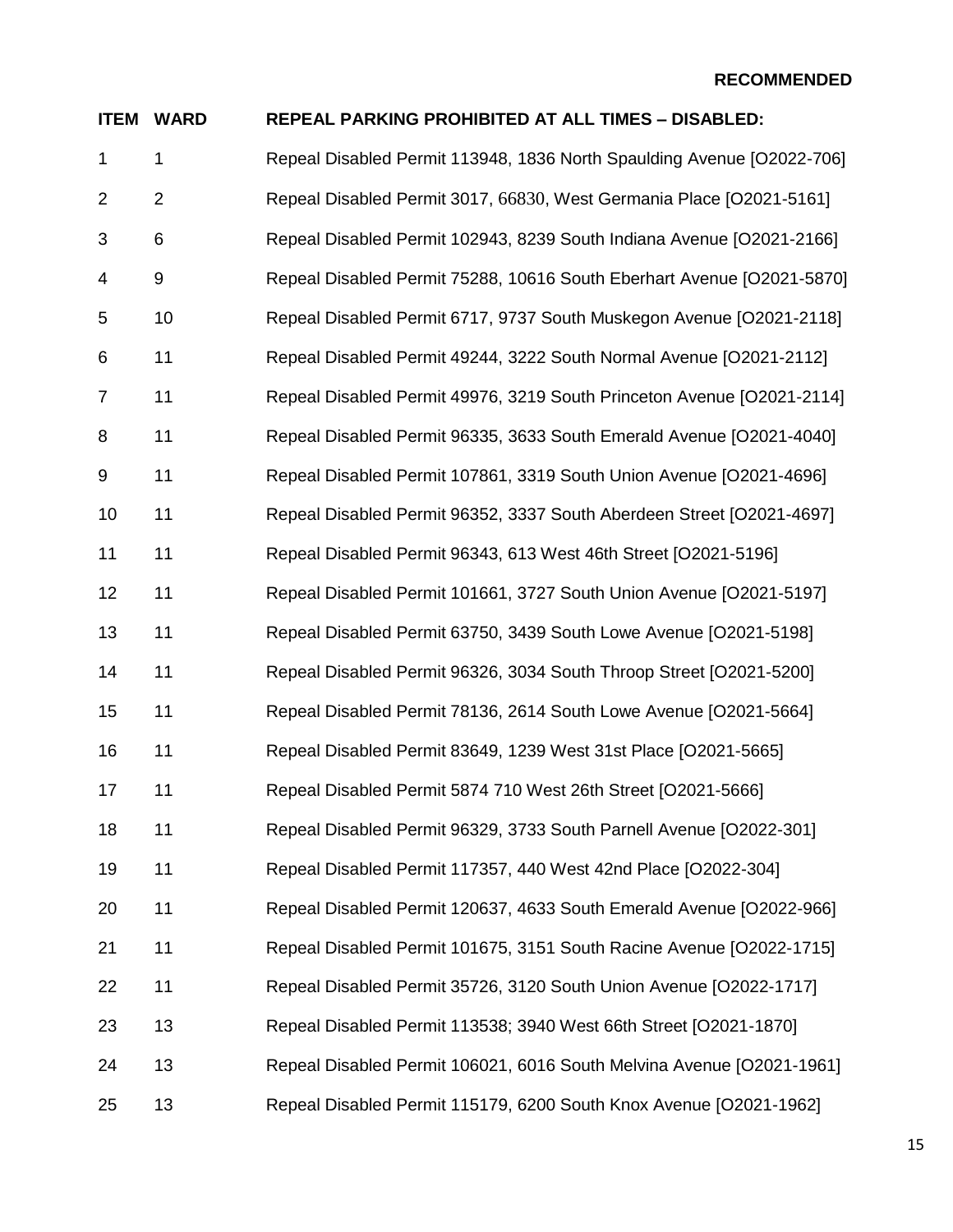|                | <b>ITEM WARD</b> | <b>REPEAL PARKING PROHIBITED AT ALL TIMES - DISABLED CONT'D:</b>         |
|----------------|------------------|--------------------------------------------------------------------------|
| 1              | 13               | Repeal Disabled Permit 77868, 5548 South Kildare Avenue [O2021-2803]     |
| $\overline{2}$ | 21               | Repeal Disabled Permit 116468, 1547 West 83rd Street [O2021-4119]        |
| 3              | 21               | Repeal Disabled Permit 112831, 9216 South Loomis Street [O2021-5210]     |
| 4              | 21               | Repeal Disabled Permit 114769, 7940 South Marshfield Avenue [O2022-330]  |
| 5              | 22               | Repeal Disabled Permit 95963, 2338 South Millard Avenue [O2020-4220]     |
| 6              | 23               | Repeal Disabled Permit 113887, 7020 West 63rd Place, [O2020-4483]        |
| $\overline{7}$ | 23               | Repeal Disabled Permit 43547, 5429 South Kedvale Avenue [O2020-6051]     |
| 8              | 23               | Repeal Disabled Permit 49863, 5347 South Avers Avenue [O2021-1165]       |
| 9              | 23               | Repeal Disabled Permit 55034, 5445 South Lawndale Avenue [O2021-1611]    |
| 10             | 23               | Repeal Disabled Permit 120744, 5146 South Nordica Avenue [O2021-2080]    |
| 11             | 23               | Repeal Disabled Permit 120699, 3724 West 57th Place [O2021-4046]         |
| 12             | 23               | Repeal Disabled Permit 98914, 3716 West 63rd Place [O2021-4047]          |
| 13             | 23               | Repeal Disabled Permit 47354, 3351 West 62nd Street [O2021-4652]         |
| 14             | 23               | Repeal Disabled Permit 116205, 3703 West 63rd Place [O2021-4654]         |
| 15             | 23               | Repeal Disabled Permit 124247, 5729 South Massasoit Avenue [O2021-4655]  |
| 16             | 23               | Repeal Disabled Permit 79942, 3718 West 65th Street. [O2021-724]         |
| 17             | 23               | Repeal Disabled Permit 69641, 4059 West 59th Street [O2022-1588]         |
| 18             | 25               | Repeal Disabled Permit 100083, 1812 South Morgan Street [O2021-5251]     |
| 19             | 26               | Repeal Disabled Permit 118606, 1641 North Kedzie Street [O2020-6133]     |
| 20             | 26               | Repeal Disabled Permit 120969, 1640 North Kedzie Avenue [O2020-6134]     |
| 21             | 26               | Repeal Disabled Permit 105675, 1307 North California Street [O2020-6135] |
| 22             | 26               | Repeal Disabled Permit 93910, 3417 West Evergreen Avenue [O2020-6136]    |
| 23             | 26               | Repeal Disabled Permit 77274, 3353 West Evergreen Street [O2020-6137]    |
| 24             | 26               | Repeal Disabled Permit 112250, 2506 West Walton Street [O2021-4301]      |
| 25             | 26               | Repeal Disabled Permit 77289, 1017 North Rockwell Street [O2021-4207]    |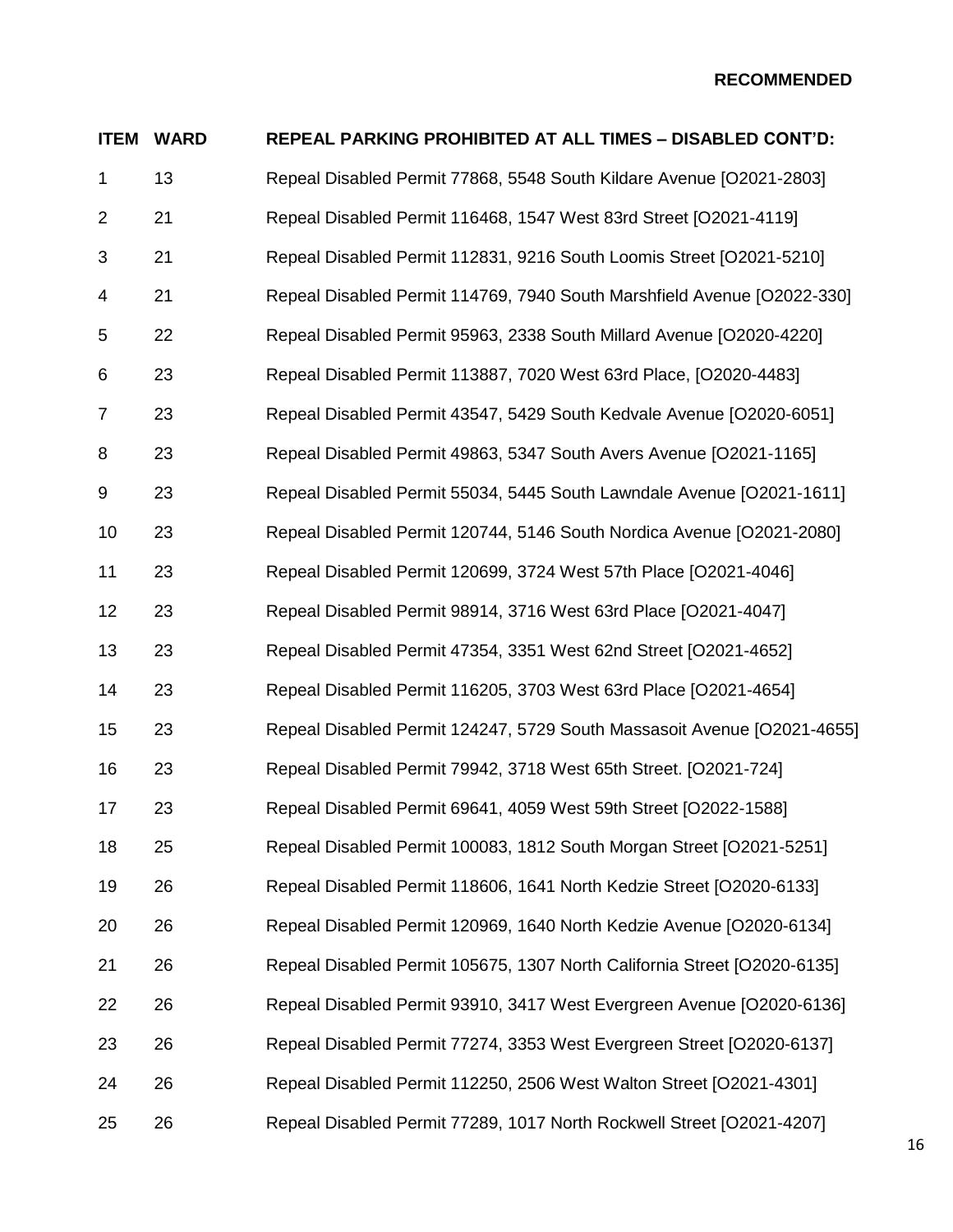|                | <b>ITEM WARD</b> | <b>REPEAL PARKING PROHIBITED AT ALL TIMES - DISABLED CONT'D:</b>            |
|----------------|------------------|-----------------------------------------------------------------------------|
| $\mathbf 1$    | 26               | Repeal Disabled Permit 112250, 2506 West Walton Street [O2021-4301]         |
| $\overline{2}$ | 26               | Repeal Disabled Permit 105006, 1307 North California Street [O2021-4302]    |
| 3              | 26               | Repeal Disabled Permit 120977, 1721 North Whipple Street [O2021-5340]       |
| 4              | 28               | Repeal Disabled Permit 66477 4047 West Adams Street [O2020-4370]            |
| 5              | 30               | Repeal Disabled Permit 70107, 5206 West Newport Avenue [O2020-4195]         |
| 6              | 30               | Repeal Disabled Permit 71667, 3354 North Kilpatrick Avenue [O2020-5570]     |
| $\overline{7}$ | 30               | Repeal Disabled Parking Permit 112754, 2536 North Lotus Avenue [O2020-5898] |
| 8              | 30               | Repeal Disabled Permit 53678, 2815 North Avers Avenue [O2021-106]           |
| 9              | 30               | Repeal Disabled Permit Parking 28352; 3344 North Avers Avenue [O2021-1837]  |
| 10             | 30               | Repeal Disabled Permit 124634, 2921 North Monitor Avenue [O2021-3697]       |
| 11             | 31               | Repeal Disabled Permit 101133, 4339 West Schubert Avenue. [O2020-5301]      |
| 12             | 31               | Repeal Disabled Permit 114384, 5026 West Cornelia Avenue [.02021-563]       |
| 13             | 31               | Repeal Disabled Permit 72854, 5051 West Cornelia Avenue [O2021-952]         |
| 14             | 31               | Repeal Disabled Permit 104322, 5119 West Wolfman Street. [O2021-953]        |
| 15             | 31               | Repeal Disabled Permit 95321, 4822 West Cornelia Avenue [O2021-1231]        |
| 16             | 31               | Repeal Disabled Permit 106361, 2423 North Hamlin Avenue [O2021-3699]        |
| 17             | 31               | Repeal Disabled Permit 106212, 2449 North Lawndale Avenue [O2021-3700]      |
| 18             | 31               | Repeal Disabled Permit 94469, 2450 North Monticello Avenue [O2021-3701]     |
| 19             | 31               | Repeal Disabled Permit 95321, 4822 West Cornelia Avenue [O2021-3702]        |
| 20             | 31               | Repeal Disabled Permit 117754, 4912 West Drummond Place [O2021-3704]        |
| 21             | 31               | Repeal Disabled Permit 103469, 2907 North Lockwood Avenue [O2021-4319]      |
| 22             | 31               | Repeal Disabled Permit 44228, 4843 West Schubert Avenue [O2021-4799]        |
| 23             | 31               | Repeal Disabled Permit 109575, 5616 West George Street [O2021-4800]         |
| 24             | 31               | Repeal Disabled Permit 104328, 4167 West Fletcher Street [O2021-4973]       |
| 25             | 31               | Repeal Disabled Permit 41452, 5224 West, Nelson Street [O2022-351]          |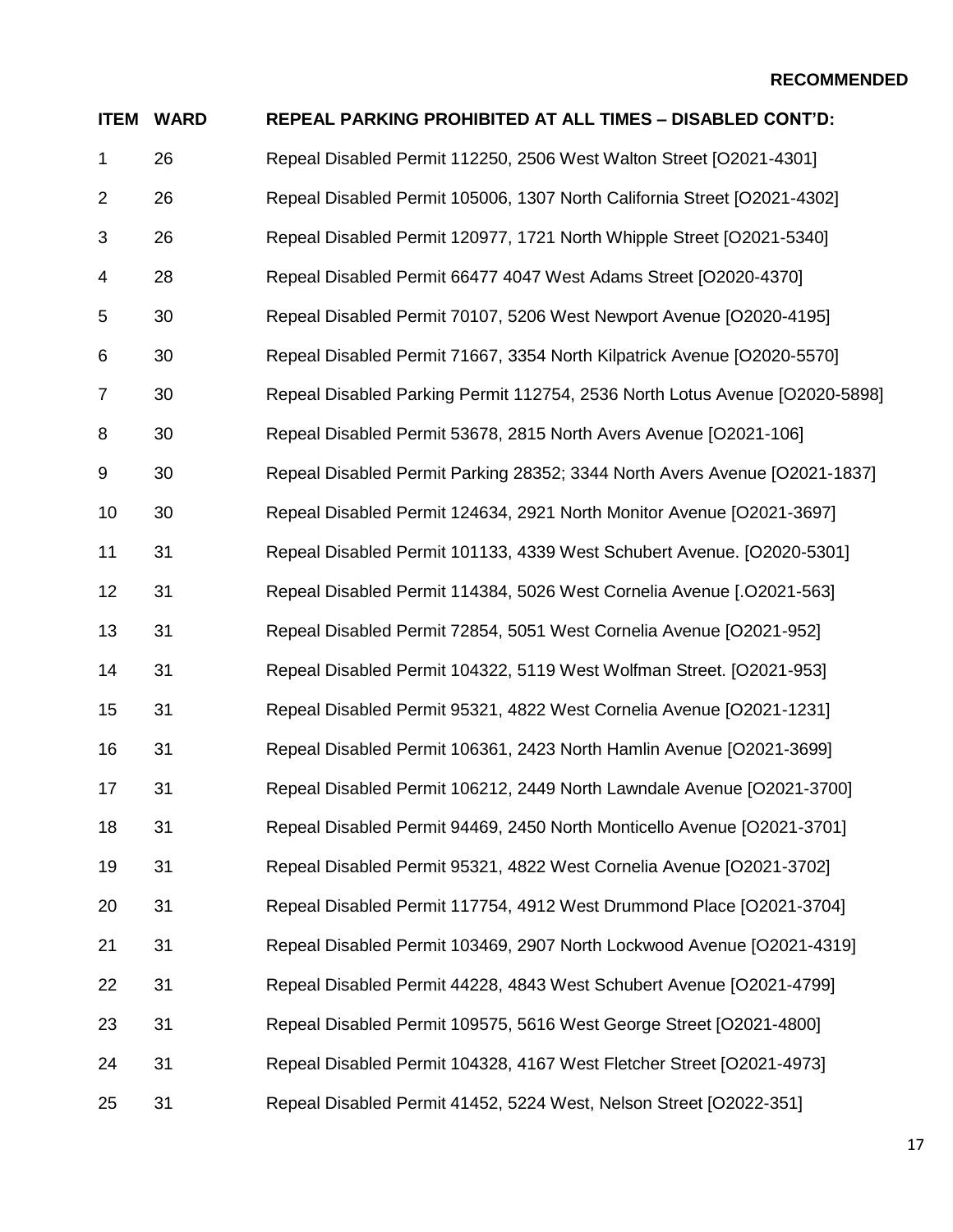| <b>ITEM</b>    | <b>WARD</b> | <b>REPEAL PARKING PROHIBITED AT ALL TIMES - DISABLED CONT'D:</b>                                                                                                                                         |
|----------------|-------------|----------------------------------------------------------------------------------------------------------------------------------------------------------------------------------------------------------|
| 1              | 31          | Repeal Disabled Permit 117764, 5256 West Wolfram Street [O2022-352]                                                                                                                                      |
| 2              | 32          | Repeal Disabled Permit 21915, 1844 North Winchester Avenue [O2021-2905]                                                                                                                                  |
| 3              | 33          | Repeal Disabled Permit 94580, 3237 West Sunnyside Avenue [O2021-2659]                                                                                                                                    |
| 4              | 33          | Repeal Disabled Permit 27219, 2818 North Maplewood Avenue [O2021-5228]                                                                                                                                   |
| 5              | 33          | Repeal Disabled Permit 89960, 4033 North Richmond Street [O2021-5229]                                                                                                                                    |
| 6              | 33          | Repeal Disabled Permit 110884, 2827 West Fletcher Street [O2021-5230]                                                                                                                                    |
| $\overline{7}$ | 33          | Repeal Disabled Permit 110885, 4018 North Richmond Street [O2021-5231]                                                                                                                                   |
| 8              | 33          | Repeal Disabled Permit 120957, 4505 North Central Park Avenue [O2021-5349]                                                                                                                               |
| 9              | 33          | Repeal Disabled Permit 122586, 4724 North Bernard Street [O2021-5350]                                                                                                                                    |
| 10             | 34          | Repeal Disabled Permit 91712, 10149 South Morgan Street [O2021-3007]                                                                                                                                     |
| 11             | 34          | Repeal Disabled Permit 106337, 9919 South Charles Street [O2022-257]                                                                                                                                     |
| 12             | 35          | Repeal Disabled Permit 125501, 2312 North Karlov Avenue [O2022-1761]                                                                                                                                     |
| 13             | 37          | Repeal Disabled Permit126181, 840 North Lawler Avenue [O2022-263]                                                                                                                                        |
| 14             | 38          | Repeal Disabled Permit 58685, 3852 North Newcastle Avenue [O2022-1090]                                                                                                                                   |
| 15             | 38          | Repeal Disabled Permit 75142, 6043 West Giddings Street [O2022-1618]                                                                                                                                     |
| 16             | 39          | Repeal Disabled Permit 681118, 4928 North Ridgeway Avenue [O2022-1740]                                                                                                                                   |
| 17             | 39          | Repeal Disabled Permit 119908, 5041 North Ridgeway Avenue [O2022-1741]                                                                                                                                   |
| 18             | 50          | Repeal Disabled Permit 121719, 6500 North Fairfield Avenue [O2022-1561]                                                                                                                                  |
| <b>ITEM</b>    | <b>WARD</b> | <b>LOADING ZONES / STANDING ZONES:</b>                                                                                                                                                                   |
| 19             | 19          | West 102nd Street (South Side), from a point 25 feet East of South. Western<br>Avenue to a point 25 feet East thereof Disable Loading Zone 7AM-7PM Monday<br>through Saturday, Public Benefit [O2022-502 |
| 20             | 25          | 2148 - 2150 South Archer Avenue; No Parking Standing Zone, 8:00am to 10:00pm, All<br>Days, Public Benefit [O2022-1737]                                                                                   |
| 21             | 27          | West Hubbard Street (south Side) from a point 380 feet East of North Armour Street to<br>a point 40feet East Thereof;30 Minute Standing Zone Use Flashing Lights 8:00am to                               |

4:00pm Monday through Friday [O2022-959]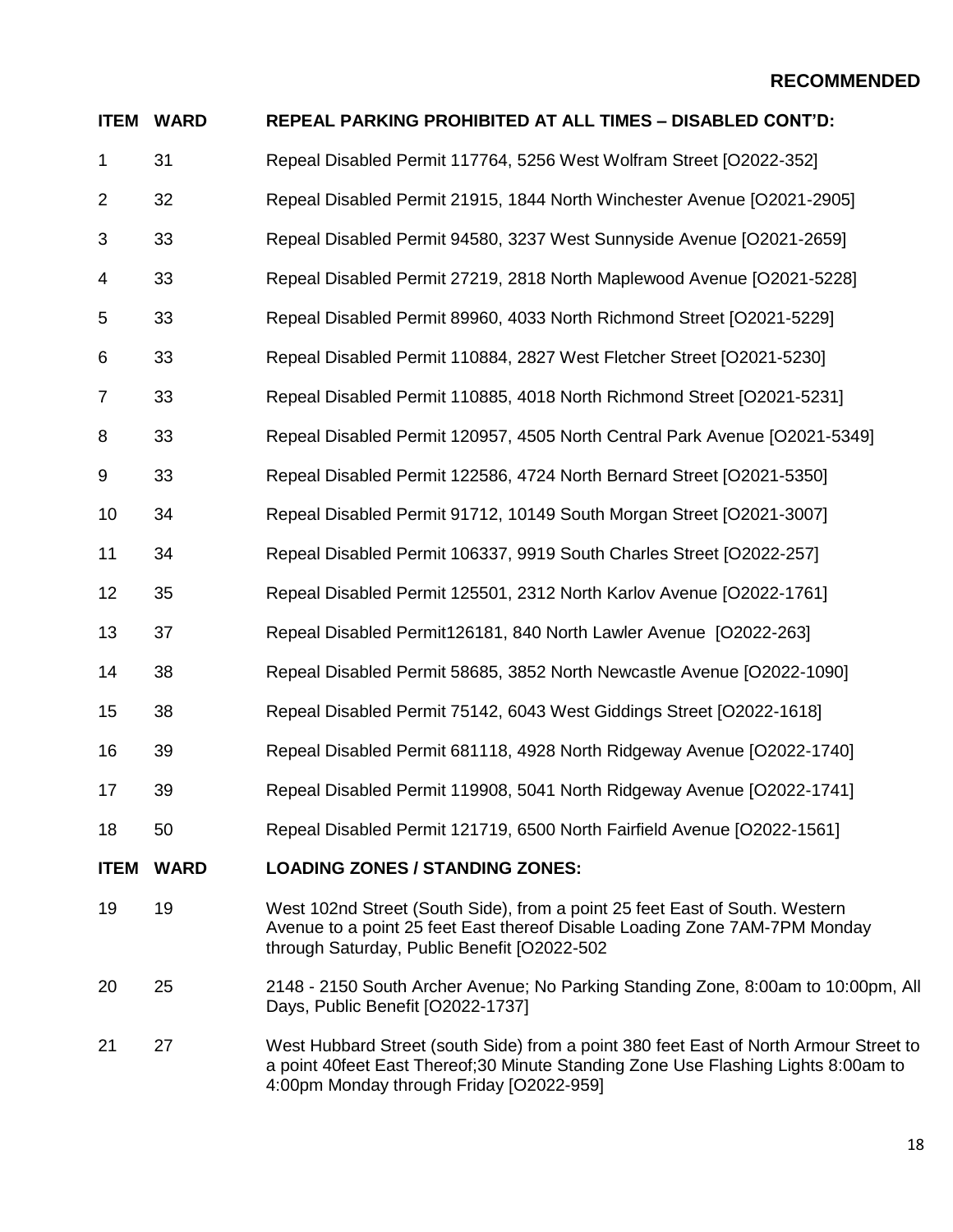## **ITEM WARD TOW ZONES:**

- 1 28 West 19th Street (North Side), from a point 20feet West of South Western Avenue to a point west thereof; No Parking Tow Zone 8:00 pm-7:00am, All Days [O2022-1148]
- 2 30 4000 West Melrose Street (north side) from North Karlov Avenue to the first alley east thereof; Repeal No Parking Tow Zone [O2021-4574]

#### **ITEM WARD TRAFFIC WARNING SIGNS AND/OR SIGNALS:**

- 3 8 East 76th Street & South Cornell Avenue; All Way Stop Sign, Stopping All Approaches [Or2022-100]
- 4 23 5477-5497 5480-5498 South Nottingham Avenue (east and west sides); Repeal No Parking 8am-10am, Monday through Friday [O2022-1589]
- 5 28 West 14th Street,(north and south sides),from a point 20 feet West of South Western Avenue to a point Dead End West thereof; No Parking of Trucks; All Times All Days No Truck Parking[O2022-1147]
- 6 30 West Schubert Avenue From the First Alley West of North Central Avenue to North Austin Avenue; Single Direction-Westerly [O2022-726]
- 7 31 West Wightwood Avenue and North Tripp Street; All Way Stop Sign , Stopping All Approaches [Or2022-105]

#### **ITEM WARD SINGLE DIRECTION:**

8 30 West Schubert Avenue from the First Alley West of North Central Avenue to North Austin Avenue; Single Direction-Westerly [O2022-726]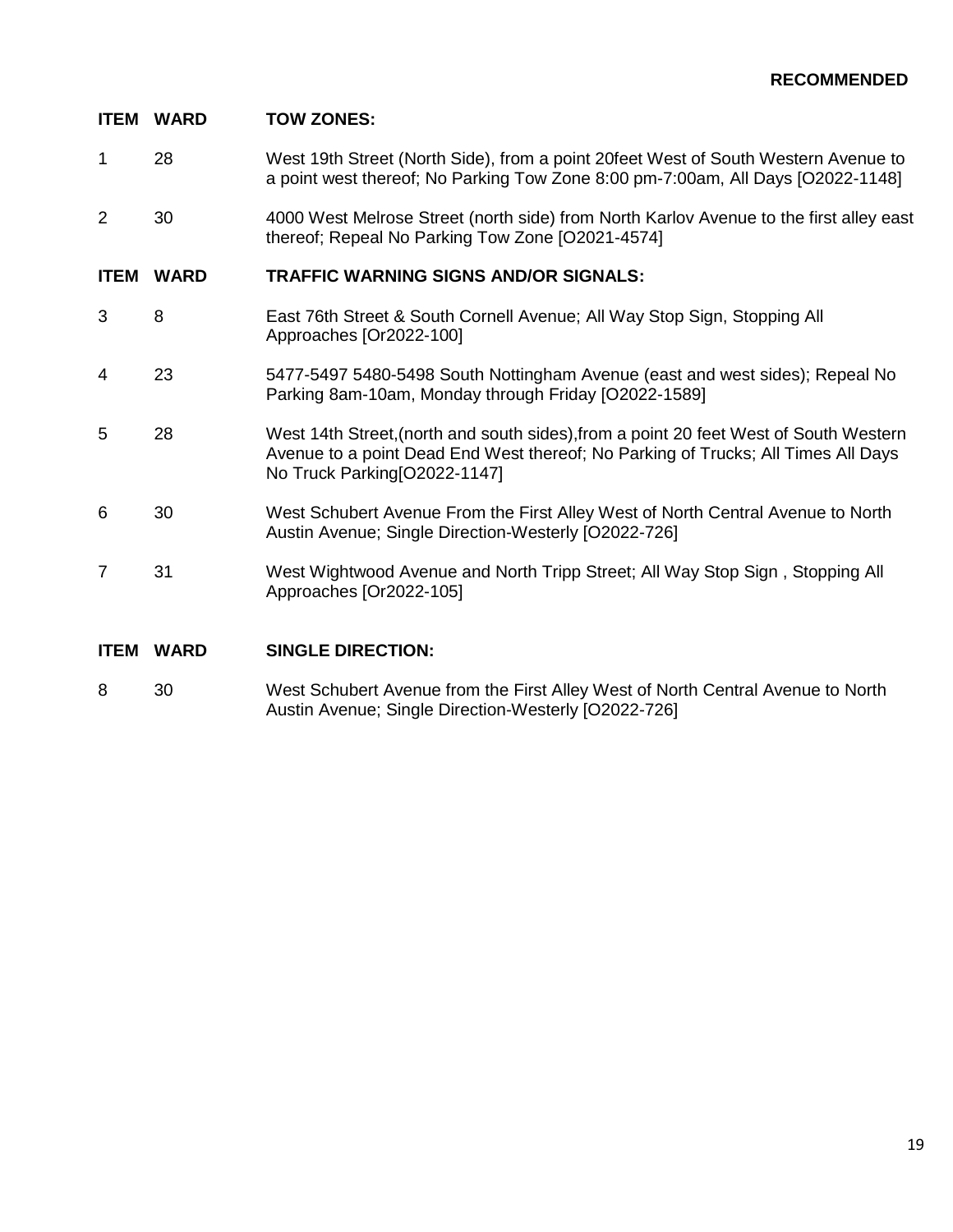|                | <b>ITEM WARD</b> | <b>PARKING PROHIBITED AT ALL TIMES - DISABLED:</b>                    |
|----------------|------------------|-----------------------------------------------------------------------|
| 1              | 1                | 2219 North Rockwell Avenue, Disabled Permit 119596 [O2022-1495]       |
| 2              | 1                | 1715 North Artesian Avenue, Disabled Permit 128240 [O2022-1496]       |
| 3              | $\overline{2}$   | 227 West Eugeine Street, Disabled Permit 94651 [O2022-1497]           |
| 4              | $\overline{2}$   | 2034 North Racine Avenue, Disabled Permit 126930 [O2022-1498]         |
| 5              | 3                | 4350 South Forrestville Avenue, Disabled Permit 127238 [O2022-1499]   |
| 6              | 3                | 4312 S Michigan Avenue, Disabled Permit 127462 [O2022-1500]           |
| $\overline{7}$ | 3                | 4209 South Prairie Avenue, Disabled Permit 125660 [O2022-1501]        |
| 8              | 3                | 4734 South Indiana Avenue, Disabled Permit 128750 [O2022-1621]        |
| 9              | 3                | 4317 South Vincennes Avenue, Disabled Permit 128121 [O2022-1622]      |
| 10             | 4                | 517 East 42nd Place, Disabled Permit 124775 [O2022-1335]              |
| 11             | 4                | 639 East 50th Place, Disabled Permit 124763 [O2022-1502]              |
| 12             | 4                | 839 East 49th Street, Disabled Permit126547 [O2022-1503]              |
| 13             | 4                | 4342 S Champlain Avenue, Disabled Permit 124750 [O2022-1504]          |
| 14             | 4                | 4918 South Saint Lawrence Avenue, Disabled Permit 127915 [O2022-1505] |
| 15             | 4                | 3414 South Giles Avenue, Disabled Permit 124777 [O2022-1506]          |
| 16             | 4                | 5105 South Harper Avenue, Disabled Permit 128309 [O2022-1507]         |
| 17             | 5                | 5200 South Ellis Avenue, Disabled Permit 120483 [O2022-1336]          |
| 18             | 5                | 5330 South Harper Avenue, Disabled Permit 125467 [O2022-1337]         |
| 19             | 5                | 1651 East 67th Street, Disabled Permit 125504 [O2022-1338]            |
| 20             | 5                | 1500 East 69th Place, Disabled Permit 125701 [O2022-1339]             |
| 21             | 5                | 5142 South Ellis Avenue, Disabled Permit 126357 [O2022-1340]          |
| 22             | 5                | 5103 South Ellis Avenue, Disabled Permit 126652 [O2022-1341]          |
| 23             | 5                | 6932 South Crandon Avenue, Disabled Permit 126823 [O2022-1342]        |
| 24             | 5                | 2349 East 70th Street, Disabled Permit 127221 [O2022-1343]            |
| 25             | 5                | 7711 South Paxton Avenue, Disabled Permit 127248 [O2022-1344]         |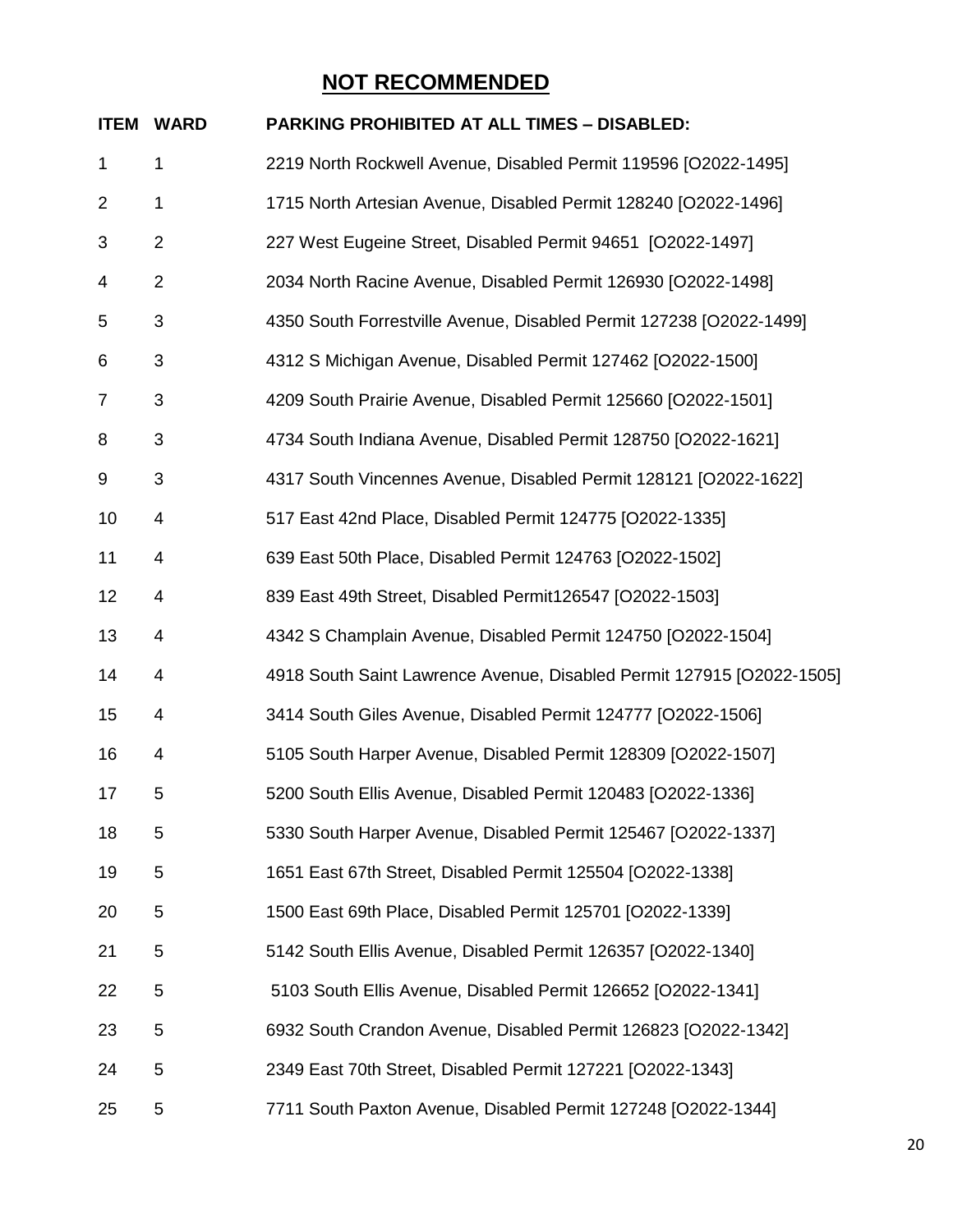| <b>ITEM</b>    | <b>WARD</b>    | <b>PARKING PROHIBITED AT ALL TIMES - DISABLED CONT'D:</b>          |
|----------------|----------------|--------------------------------------------------------------------|
| $\mathbf{1}$   | 5              | 7117 South Drexel Avenue, Disabled Permit 127428 [O2022-1345]      |
| $\overline{2}$ | 5              | 2320 East 70th Street, Disabled Permit 127531 [O2022-1346]         |
| 3              | 5              | 5700 South Kimbark Avenue, Disabled Permit 127742 [O2022-1347]     |
| 4              | 6              | 7339 South Indiana Avenue, Disabled Permit 125512 [O2022-1348]     |
| 5              | 6              | 8119 South Langley Avenue, Disabled Permit 125325 [O2022-1349]     |
| 6              | 6              | 7121 South Eberhart Avenue, Disabled Permit 126112 [O2022-1350]    |
| 7              | 6              | 7207 South King Drive, Disabled Permit 125332 [O2022-1351]         |
| 8              | 6              | 648 East 87th Place, Disabled Permit 127068 [O2022-1352]           |
| 9              | 6              | 7831 South Langley Avenue, Disabled Permit 127226 [O2022-1353]     |
| 10             | 6              | 8020 South Michigan Avenue, Disabled Permit 127354 [O2022-1416]    |
| 11             | 6              | 7541 South Langley Avenue, Disabled Permit 123182 [O2022-1417]     |
| 12             | 6              | 8317 South St Lawrence Avenue, Disabled Permit 123184 [O2022-1418] |
| 13             | $\overline{7}$ | 8427 South Kingston Avenue, Disabled Permit 125237 [O2022-1419]    |
| 14             | $\overline{7}$ | 1515 East 72nd Place, Disabled Permit 104899 [O2022-1420]          |
| 15             | $\overline{7}$ | 9237South Paxton Avenue, Disabled Permit 125800 [O2022-1421]       |
| 16             | $\overline{7}$ | 2538 East 77th Street, Disabled Permit 104916 [O2022-1422]         |
| 17             | 7              | 7700 South Colfax Avenue, Disabled Permit 126123 [O2022-1423]      |
| 18             | 7              | 9111 South Colfax Avenue, Disabled Permit 126158 [O2022-1467]      |
| 19             | $\overline{7}$ | 8540 South Manistee Avenue, Disabled Permit 125255 [O2022-1468]    |
| 20             | $\overline{7}$ | 9331 South Paxton Avenue, Disabled Permit 108071 [O2022-1469]      |
| 21             | $\overline{7}$ | 7955 South Yates Boulevard, Disabled Permit 126613 [O2022-1470]    |
| 22             | $\overline{7}$ | 9648 South Euclid Avenue, Disabled Permit 108067 [O2022-1471]      |
| 23             | $\overline{7}$ | 1522 East 74th Street, Disabled Permit 126695 [O2022-1472]         |
| 24             | $\overline{7}$ | 7944 South Crandon Avenue, Disabled Permit 126760 [O2022-1473]     |
| 25             | $\overline{7}$ | 2135 East 93rd Street, Disabled Permit 126829 [O2022-1474]         |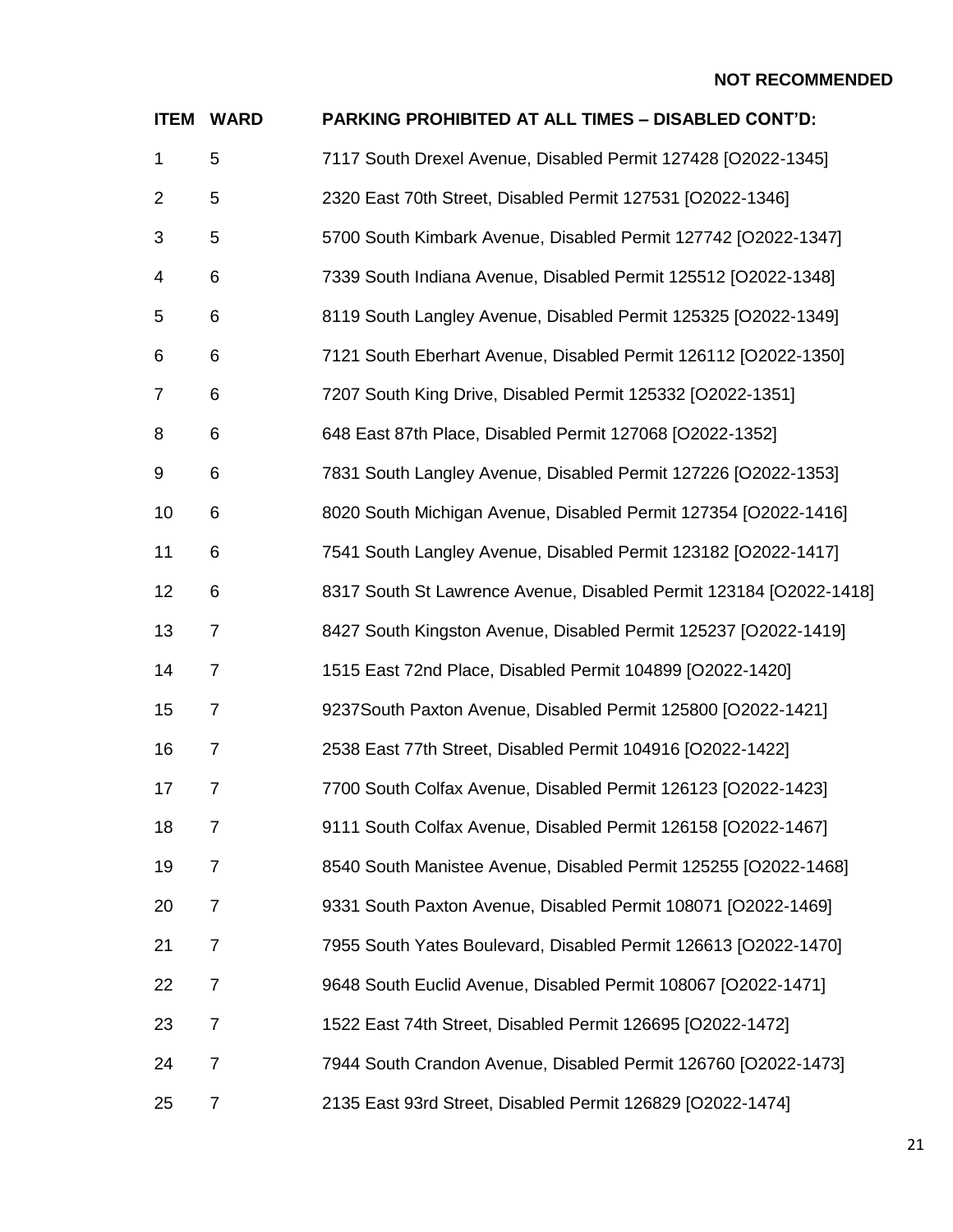| <b>ITEM</b>    | <b>WARD</b>    | PARKING PROHIBITED AT ALL TIMES - DISABLED CONT'D:                |
|----------------|----------------|-------------------------------------------------------------------|
| 1              | $\overline{7}$ | 8327 South Essex Avenue, Disabled Permit 126832 [O2022-1475]      |
| 2              | 7              | 7208 South Constance Avenue, Disabled Permit 126540 [O2022-1476]  |
| 3              | $\overline{7}$ | 8408 South Burnham Avenue, Disabled Permit 108054 [O2022-1477]    |
| 4              | $\overline{7}$ | 8148 South Marquette Avenue, Disabled Permit 127069 [O2022-1478]  |
| 5              | $\overline{7}$ | 7341 South Kingston Avenue, Disabled Permit 127786 [O2022-1479]   |
| 6              | $\overline{7}$ | 7809 South Paxton Avenue, Disabled Permit 127956 [O2022-1480]     |
| $\overline{7}$ | $\overline{7}$ | 8146 South Marquette Avenue, Disabled Permit 127996 [O2022-1564]  |
| 8              | $\overline{7}$ | 8206 South Muskegon Avenue, Disabled Permit 128294 [O2022-1565]   |
| 9              | 8              | 9544 South Dobson Avenue, Disabled Permit 89551 [O2021-2441]      |
| 10             | 8              | 7835 South Drexel Avenue, Disabled Permit 108159 [O2021-2890]     |
| 11             | 8              | 9536 South University Avenue, Disabled Permit 125942 [O2021-2907] |
| 12             | 8              | 7831 South Drexel Avenue, Disabled Permit 126435 [O2021-2908]     |
| 13             | 8              | 8241 South Dorchester Avenue, Disabled Permit 108135 [O2021-2909] |
| 14             | 8              | 827 East 89th Street, Disabled Permit 126191 [O2021-2910]         |
| 15             | 8              | 730 East 88th Street, Disabled Permit 126110 [O2021-3622]         |
| 16             | 8              | 9537 South Dobson Avenue, Disabled Permit 126727 [O2021-3623]     |
| 17             | 8              | 8407 South Crandon Avenue, Disabled Permit 126530 [O2021-3625]    |
| 18             | 8              | 8218 South Avalon Avenue, Disabled Permit 125770 [O2021-3626]     |
| 19             | 8              | 7351 South Dorchester Avenue, Disabled Permit 104673 [O2021-4804] |
| 20             | 8              | 7831 South Cregier Avenue, Disabled Permit 125615 [O2021-4953]    |
| 21             | 8              | 7521 South Dante Avenue, Disabled Permit 126894 [O2021-5334]      |
| 22             | 8              | 8737 South Merrill Avenue, Disabled Permit 128138 [O2022-1266]    |
| 23             | 8              | 8404 South Ingleside Avenue, Disabled Permit 126663 [O2022-1275]  |
| 24             | 8              | 9223 South Blackstone Avenue, Disabled Permit 128131 [O2022-1277] |
| 25             | 8              | 1747 East 73rd Place, Disabled Permit 128969 [O2022-1278]         |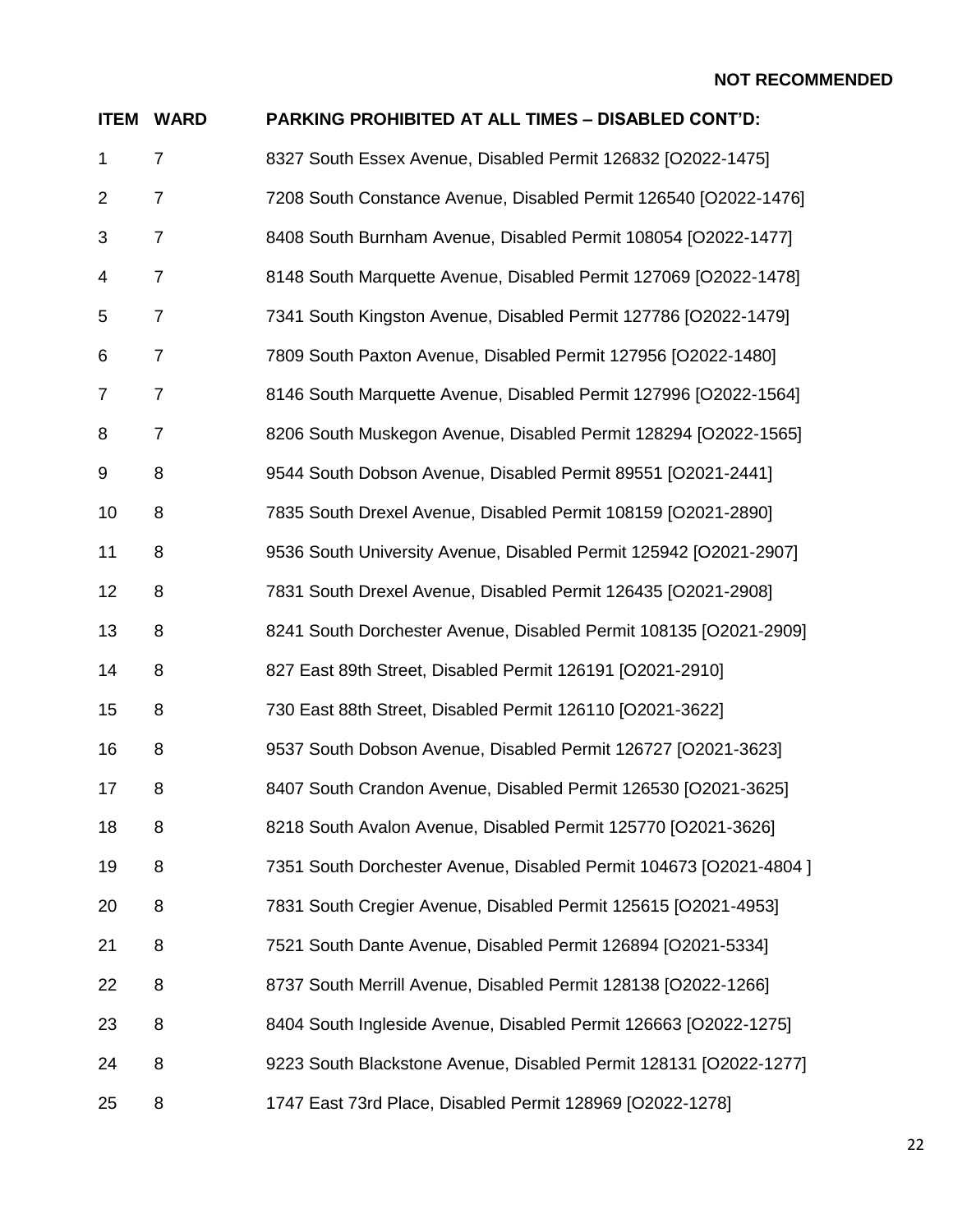| <b>ITEM</b>    | <b>WARD</b>      | <b>PARKING PROHIBITED AT ALL TIMES - DISABLED CONT'D:</b>                         |
|----------------|------------------|-----------------------------------------------------------------------------------|
| 1              | 8                | 9831 South Woodlawn Avenue, Disabled Permit 127211 [O2022-1288]                   |
| $\overline{2}$ | 8                | 7804 South Bennett Avenue, Disabled Permit 129515 [O2022-1312]                    |
| 3              | 8                | 8147 South Kimbark Avenue, Disabled Permit 125536 [O2022-1481]                    |
| 4              | 8                | 9150 South Greenwood Avenue. Disabled Permit 121853 [O2022-1482]                  |
| 5              | 8                | 1143 East 81st Place, Disabled Permit 125696 [O2022-1483]                         |
| 6              | 8                | 8825 South Harper Avenue, Disabled Permit 126548 [O2022-1484]                     |
| $\overline{7}$ | 8                | 8733 South Bennett Avenue, Disabled Permit 126607 [O2022-1485]                    |
| 8              | 8                | 8810 South Constance Avenue, Disabled Permit 126818 [O2022-1486]                  |
| 9              | 8                | 9847 South Ingleside Avenue, Disabled Permit 127006 [O2022-1487]                  |
| 10             | 8                | 8028 South Clyde Avenue, Disabled Permit 127042 [O2022-1488]                      |
| 11             | 8                | 7836 South Merrill Avenue, Disabled Permit 127399 [O2022-1489]                    |
| 12             | 8                | 8050 South Euclid Avenue, Disabled Permit 127212 [O2022-1768]                     |
| 13             | 9                | 9938 South Yale Avenue, Disabled Permit 125735 [O2022-1440]                       |
| 14             | 9                | 139 East 117th Place, Disabled Permit 125795 [O2022-1441]                         |
| 15             | 9                | 10441 South Indiana Avenue, Disabled Permit 126002 [O2022-1442]                   |
| 16             | $\boldsymbol{9}$ | 11349 South Indiana Avenue, Disabled Permit 126021 [O2022-1443]                   |
| 17             | 9                | 10734 South Eberhart Avenue, Disabled Permit 126094 [O2022-1444]                  |
| 18             | 9                | 9831 South Calumet Avenue, Disabled Permit 126164 [O2022-1445]                    |
| 19             | 9                | 120 East 120th Street, Disabled Permit 126175 [O2022-1446]                        |
| 20             | 9                | 8720 South Wabash Avenue, Disabled Permit 126205 [O2022-1447]                     |
| 21             | 9                | 9415 South Calumet Avenue, Disabled Permit 126306 [O2022-1448]                    |
| 22             | 9                | 10350 South Martin Luther King, Jr Drive, Disabled Permit 126595 [O2022-<br>1450] |
| 23             | 9                | 410 West 99th Place, Disabled Permit 126766 [O2022-1452]                          |
| 24             | 9                | 8840 South Michigan Avenue, Disabled Permit 126811 [O2022-1453]                   |
| 25             | $\boldsymbol{9}$ | 10035 South Eberhart Avenue, Disabled Permit 108161 [O2022-1454]                  |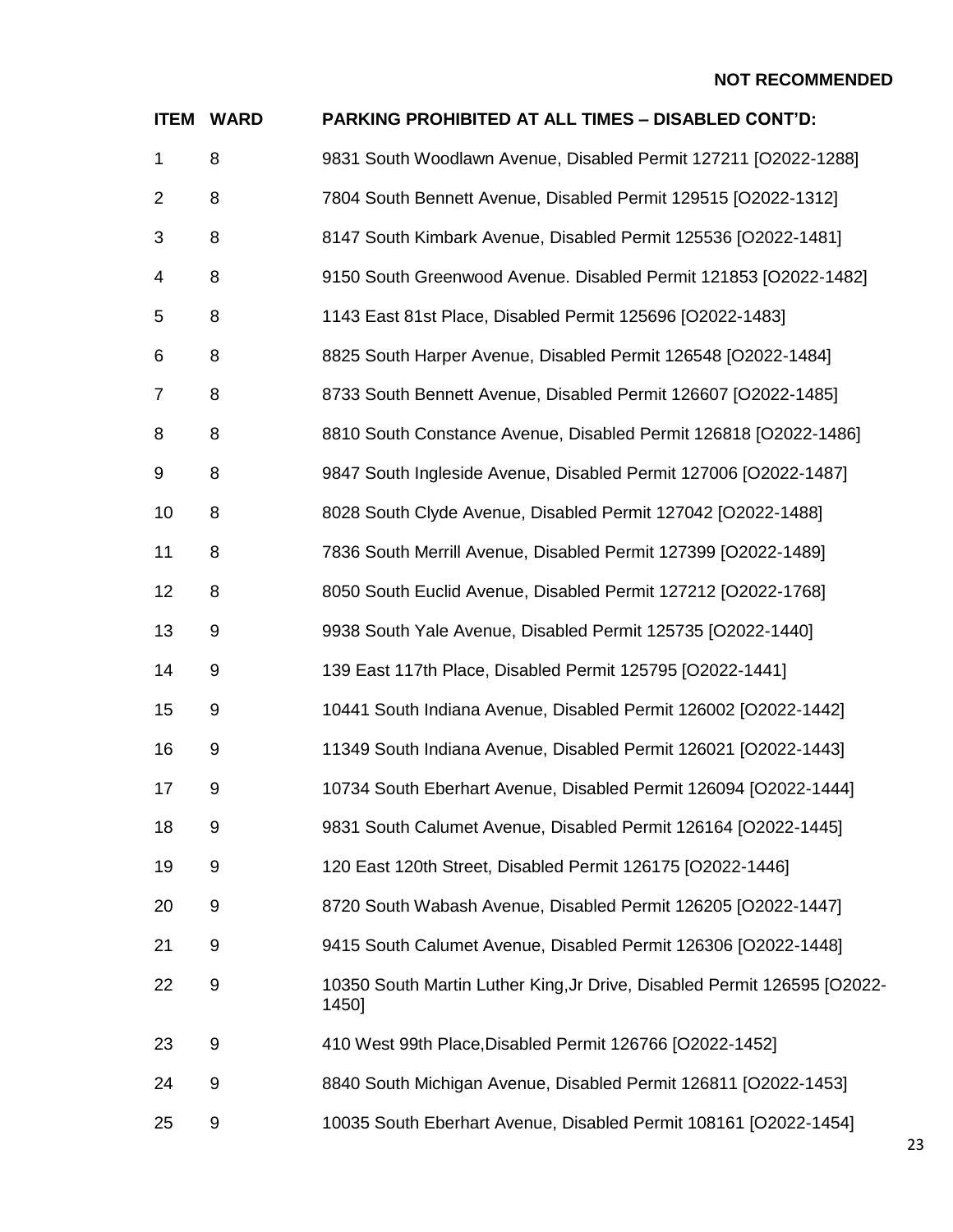| <b>ITEM</b>    | <b>WARD</b> | PARKING PROHIBITED AT ALL TIMES - DISABLED CONT'D:                                |
|----------------|-------------|-----------------------------------------------------------------------------------|
| 1              | 9           | 10104 South Eberhart Avenue, Disabled Permit 108046 [O2022-1455]                  |
| $\overline{2}$ | 9           | 10522 South Martin Luther King, Jr Drive, Disabled Permit 127089 [O2022-<br>1456] |
| 3              | 9           | 10216 South Indiana Avenue, Disabled Permit 127231 [O2022-1457]                   |
| 4              | 9           | 10509 South Corliss Avenue, Disabled Permit 127316 [O2022-1458]                   |
| 5              | 9           | 10041 South Prairie Avenue, Disabled Permit 127326 [O2022-1459]                   |
| 6              | 9           | 10107 South Indiana Avenue, Disabled Permit 127328 [O2022-1460]                   |
| $\overline{7}$ | 9           | 11200 South Vernon Avenue, Disabled Permit 115053 [O2022-1461]                    |
| 8              | 9           | 804 East 132nd Street, Disabled Permit 115047 [O2022-1462]                        |
| 9              | 9           | 11360 South Indiana Avenue, Disabled Permit 127652 [O2022-1463]                   |
| 10             | 9           | 10127 South Eberhart Avenue, Disabled Permit 127682 [O2022-1464]                  |
| 11             | 9           | 12918 South Parnell Avenue, Disabled Permit 127686 [O2022-1465]                   |
| 12             | 9           | 10549 South Indiana Avenue, Disabled Permit 127694 [O2022-1466]                   |
| 13             | 9           | 10204 South Calumet Avenue, Disabled Permit 121502 [O2022-1490]                   |
| 14             | 9           | 504 East 107th Street, Disabled Permit 121527 [O2022-1491]                        |
| 15             | 9           | 10629 South Forest Avenue, Disabled Permit 111638 [O2022-1492]                    |
| 16             | 9           | 115 East 89th Place, Disabled Permit 115035 [O2022-1493]                          |
| 17             | 9           | 10755 South Indiana Avenue, Disabled Permit 125620 [O2022-1494]                   |
| 18             | 10          | 9129 South Buffalo Avenue, Disabled Permit 125789 [2022-1407]                     |
| 19             | 10          | 9237 South Brandon Avenue, Disabled Permit 126036 [O2022-1408]                    |
| 20             | 10          | 8419 South Muskegon Avenue, Disabled Permit 126151 [O2022-1409]                   |
| 21             | 10          | 10320 South Muskegon Avenue, Disabled Permit 126263 [O2022-1410]                  |
| 22             | 10          | 12645 South Saginaw Avenue, Disabled Permit 126400 [O2022-1411]                   |
| 23             | 10          | 10425 South Avenue G, Disabled Permit 126654 [O2022-1412]                         |
| 24             | 10          | 10543 South Avenue G, Disabled Permit 108133 [O2022-1413]                         |
| 25             | 10          | 11122 South Avenue F, Disabled Permit 127194 [O2022-1414]                         |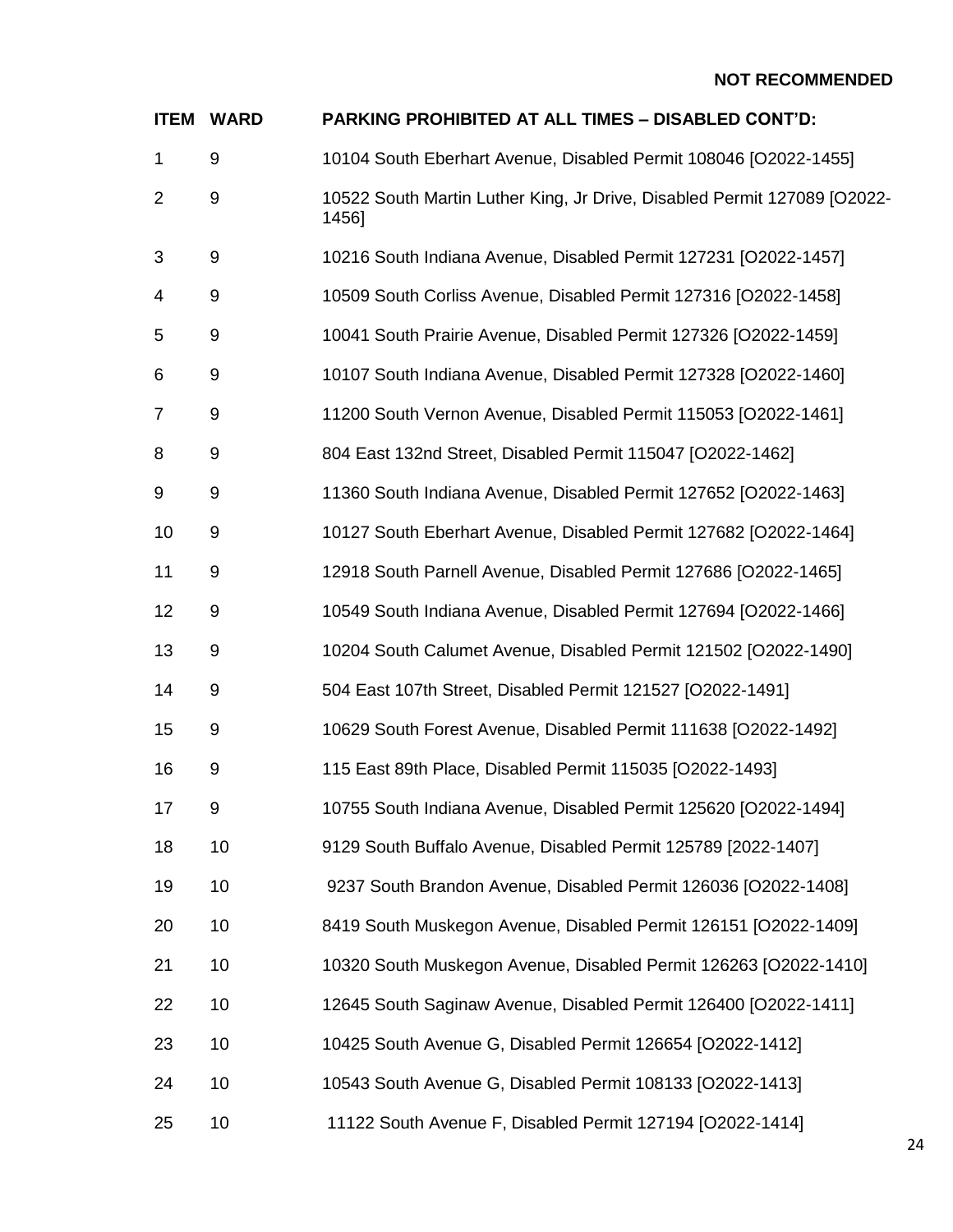| <b>ITEM</b>    | <b>WARD</b> | <b>PARKING PROHIBITED AT ALL TIMES - DISABLED CONT'D:</b>         |
|----------------|-------------|-------------------------------------------------------------------|
| $\mathbf{1}$   | 10          | 10740 South Avenue F, Disabled Permit 126897 [O2022-1430]         |
| $\overline{2}$ | 10          | 10804 South Rhodes Avenue, Disabled Permit 126402 [O2022-1449]    |
| 3              | 11          | 509 West 36th Street, Disabled Permit 124465 [O2022-1519]         |
| 4              | 11          | 2702 South Princeton Avenue, Disabled Permit 125921 [O2022-1520]  |
| 5              | 11          | 3156 South Union Avenue, Disabled Permit 126206 [O2022-1521]      |
| 6              | 11          | 2819 South Keely Street, Disabled Permit 126509 [O2022-1522]      |
| $\overline{7}$ | 11          | 519 West 45th Street, Disabled Permit 126580 [O2022-1523]         |
| 8              | 11          | 4637 South Union Avenue, Disabled Permit 127041 [O2022-1524]      |
| 9              | 11          | 2626 South Emerald Avenue, Disabled Permit 127545 [O2022-1525]    |
| 10             | 11          | 3120 South Aberdeen Street, Disabled Permit 128832 [O2022-1526]   |
| 11             | 12          | 3718 South Wood Street, Disabled Permit 122968 [O2022-1415]       |
| 12             | 12          | 1616 West 33rd Street, Disabled Permit 126754 [O2022-1429]        |
| 13             | 12          | 3702 South Honore Street, Disabled Permit 124870 [O2022-1431]     |
| 14             | 12          | 2922 West Pershing Road, Disabled Permit 127133 [O2022-1432]      |
| 15             | 12          | 2610 West 24th Place, Disabled Permit 126915 [O2022-1433]         |
| 16             | 12          | 3443 South Marshfield Avenue, Disabled Permit 122988 [O2022-1434] |
| 17             | 12          | 3502 South Mozart Street, Disabled Permit 122990 [O2022-1435]     |
| 18             | 12          | 3112 West 25th Street, Disabled Permit 127535 [O2022-1436]        |
| 19             | 12          | 2727 West 38th Place, Disabled Permit 127553 [O2022-1437]         |
| 20             | 12          | 2708 West 23rd Place, Disabled Permit 127967 [O2022-1438]         |
| 21             | 12          | 2527 South Troy Street, Disabled Permit 118123 [O2022-1439]       |
| 22             | 12          | 2757 West 22nd Place, Disabled Permit 128103 [O2022-1451]         |
| 23             | 12          | 3222 West 23rd Street, Disabled Permit 125029 [O2022-1508]        |
| 24             | 12          | 2355 South Sawyer Avenue, Disabled Permit 122970 [O2022-1509]     |
| 25             | 12          | 3650 South Hermitage Street, Disabled Permit 122973 [O2022-1510]  |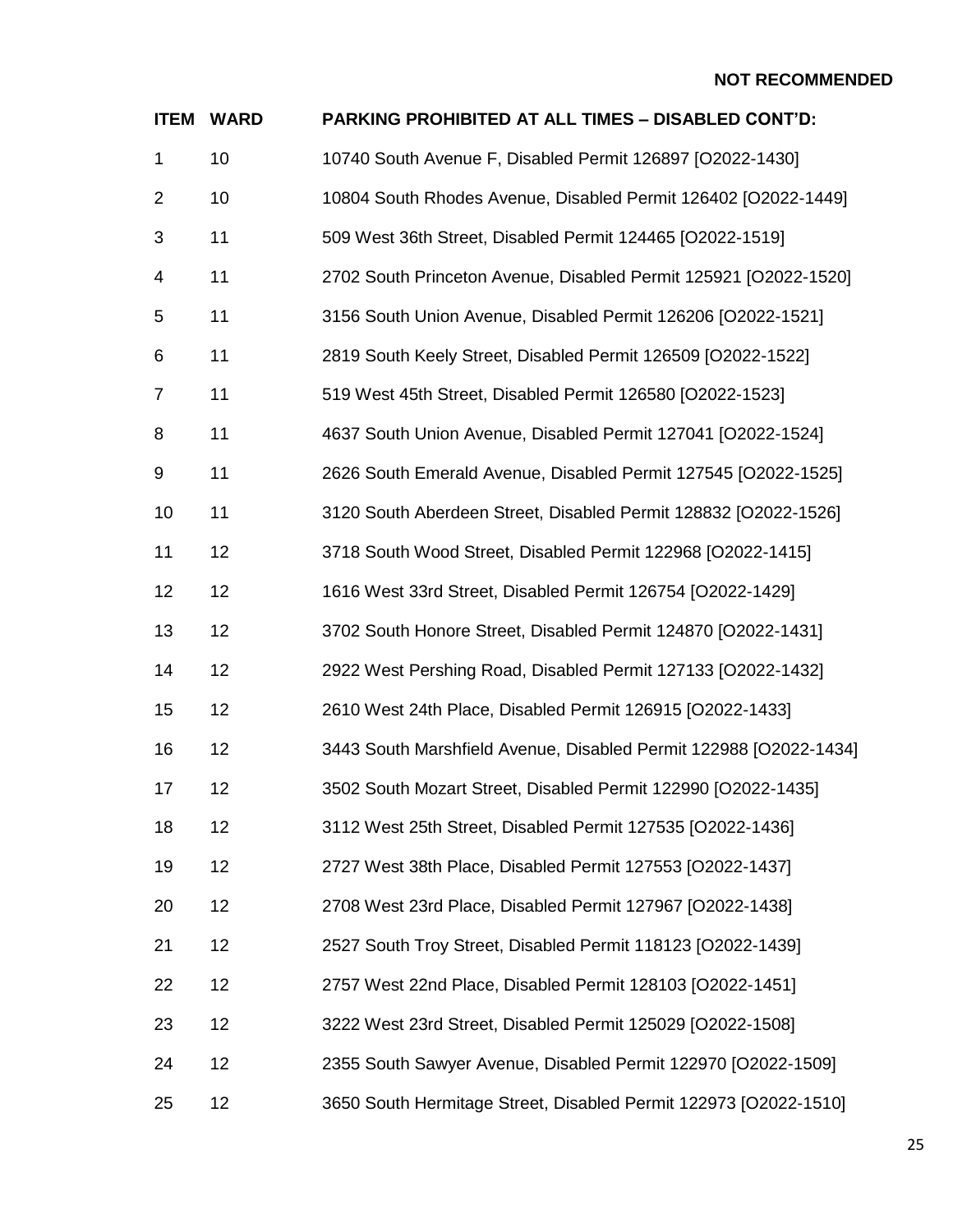| <b>ITEM</b>    | <b>WARD</b> | PARKING PROHIBITED AT ALL TIMES - DISABLED CONT'D:                 |
|----------------|-------------|--------------------------------------------------------------------|
| $\mathbf{1}$   | 12          | 4125 South Campbell Avenue, Disabled Permit 108096 [O2022-1511]    |
| $\overline{2}$ | 12          | 1637 West 38th Street, Disabled Permit 120410 [O2022-1512]         |
| 3              | 12          | 1835 West 34th Street, Disabled Permit 122936 [O2022-1513]         |
| 4              | 12          | 4055 South Campbell Avenue, Disabled Permit 122939 [O2022-1514]    |
| 5              | 12          | 2622 West 25th Street, Disabled Permit 122941 [O2022-1515]         |
| 6              | 12          | 2242 South Marshall Boulevard, Disabled Permit 122945 [O2022-1516] |
| 7              | 12          | 3435 South Oakley Avenue, Disabled Permit 124931 [O2022-1517]      |
| 8              | 12          | 4016 South Artesian Avenue, Disabled Permit 122984 [O2022-1518]    |
| 9              | 13          | 6818 South Kenneth Avenue, Disabled Permit 127059 [O2021-2794]     |
| 10             | 13          | 5920 South Moody Avenue, Disabled Permit 49867 [O2021-2801]        |
| 11             | 13          | 6019 South Kilbourn Avenue, Disabled Permit 92197 [O2021-3164]     |
| 12             | 13          | 6512 South Knox Avenue, Disabled Permit 119448 [O2021-3165]        |
| 13             | 13          | 6040 South Rutherford Avenue, Disabled Permit 128515 [O2022-1424]  |
| 14             | 13          | 5733 South Tripp Avenue, Disabled Permit 128929 [O2022-1566]       |
| 15             | 13          | 7217 South Avers Avenue, Disabled Permit 128974 [O2022-1567]       |
| 16             | 13          | 6216 West 64th Street, Disabled Permit 129394 [O2022-1568]         |
| 17             | 13          | 6554 South Kildare Avenue, Disabled Permit 129440 [O2022-1569]     |
| 18             | 13          | 6040 South Parkside Avenue, Disabled Permit 129441 [O2022-1570]    |
| 19             | 13          | 6855 South Kedvale Avenue, Disabled Permit 129463 [O2022-1571]     |
| 20             | 13          | 6355 South La Crosse Avenue, Disabled Permit 19395 [O2022-1572]    |
| 21             | 13          | 6532 South Knox Avenue, Disabled Permit 129392 [O2022-1573]        |
| 22             | 13          | 5507 West 64th Street, Disabled Permit 129396 [O2022-1577]         |
| 23             | 13          | 5704 South Mc Vicker Avenue, Disabled Permit 128402 [O2022-1578]   |
| 24             | 13          | 6421 South Knox Avenue, Disabled Permit 129040 [O2022-1579]        |
| 25             | 13          | 6954 South Komensky Avenue, Disabled Permit 128026[O2022-1580]     |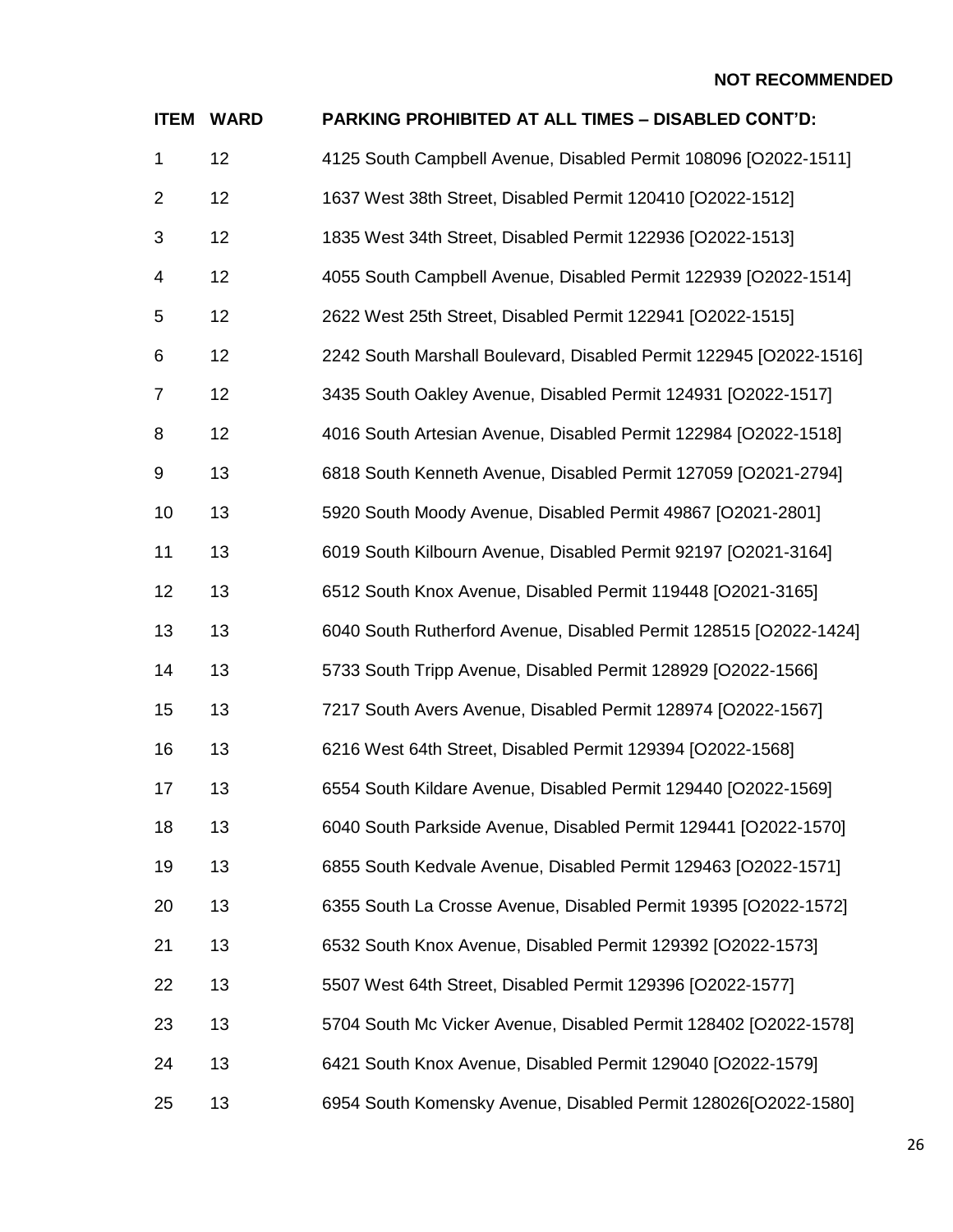| <b>ITEM</b>    | <b>WARD</b> | <b>PARKING PROHIBITED AT ALL TIMES - DISABLED CONT'D:</b>                                                 |
|----------------|-------------|-----------------------------------------------------------------------------------------------------------|
| 1              | 13          | 3905 West 69th Street, Disabled Permit 129041 [O2022-1581]                                                |
| $\overline{2}$ | 14          | 5331 South Richmond Street, Disabled Permit 127907 [O2022-1354]                                           |
| 3              | 14          | 5228 South Trumbull Avenue, Disabled Permit 122219 [O2022-1425]                                           |
| 4              | 14          | 5135 South Rockwell Street, Disabled Permit 126308 [O2022-1426]                                           |
| 5              | 14          | 5158 South Whipple Street, Disabled Permit 105082 [O2022-1427]                                            |
| 6              | 14          | 5313 South Richmond Street, Disabled Permit 127286 [O2022-1428]                                           |
| 7              | 14          | 5126 South Spaulding Avenue, Disabled Permit 128306 [O2022-1547]                                          |
| 8              | 15          | 6222 South Throop Street, Disabled Permit 126807 [O2021-3125]                                             |
| 9              | 15          | 4613 South Winchester Avenue, Disabled Permit 115993 [O2022-1355]                                         |
| 10             | 15          | 6342 South Wood Street, Disabled Permit 121804 [O2022-1356]                                               |
| 11             | 15          | 5533 South Seeley Avenue, Disabled Permit 126337 [O2022-1357]                                             |
| 12             | 15          | 4514 South Honore Street, Disabled Permit 121797 [O2022-1358]                                             |
| 13             | 15          | 5616 South Wood Street, Disabled Permit 126515 [O2022-1359]                                               |
| 14             | 15          | 6533 South Marshfield Avenue, Disabled Permit 126631 [O2022-1360]                                         |
| 15             | 15          | 5759 South Honore Street, Disabled Permit 115978 signs to be posted 1822 West<br>58th Street [O2022-1362] |
| 16             | 15          | 4813 South Seeley Avenue, Disabled Permit 126889 [O2022-1363]                                             |
| 17             | 15          | 4437 South Marshfield Avenue, Disabled Permit 127103 [O2022-1364]                                         |
| 18             | 15          | 2522 West 46th Street, Disabled Permit 127331 [O2022-1365]                                                |
| 19             | 15          | 4324 South Wood Street, Disabled Permit 115560 [O2022-1367]                                               |
| 20             | 15          | 6551 South Hermitage Avenue, Disabled Permit 127631 [O2022-1368]                                          |
| 21             | 15          | 4529 South Whipple Street, Disabled Permit 127640 [O2022-1369]                                            |
| 22             | 15          | 4816 South Hermitage Avenue, Disabled Permit 127758 [O2022-1370]                                          |
| 23             | 15          | 4527 South Mozart Street, Disabled Permit 127882 [O2022-1371]                                             |
| 24             | 15          | 6519 South Winchester Avenue, Disabled Permit 128041 [O2022-1372]                                         |
| 25             | 15          | 6632 South Honore Street, Disabled Permit 128343 [O2022-1373]                                             |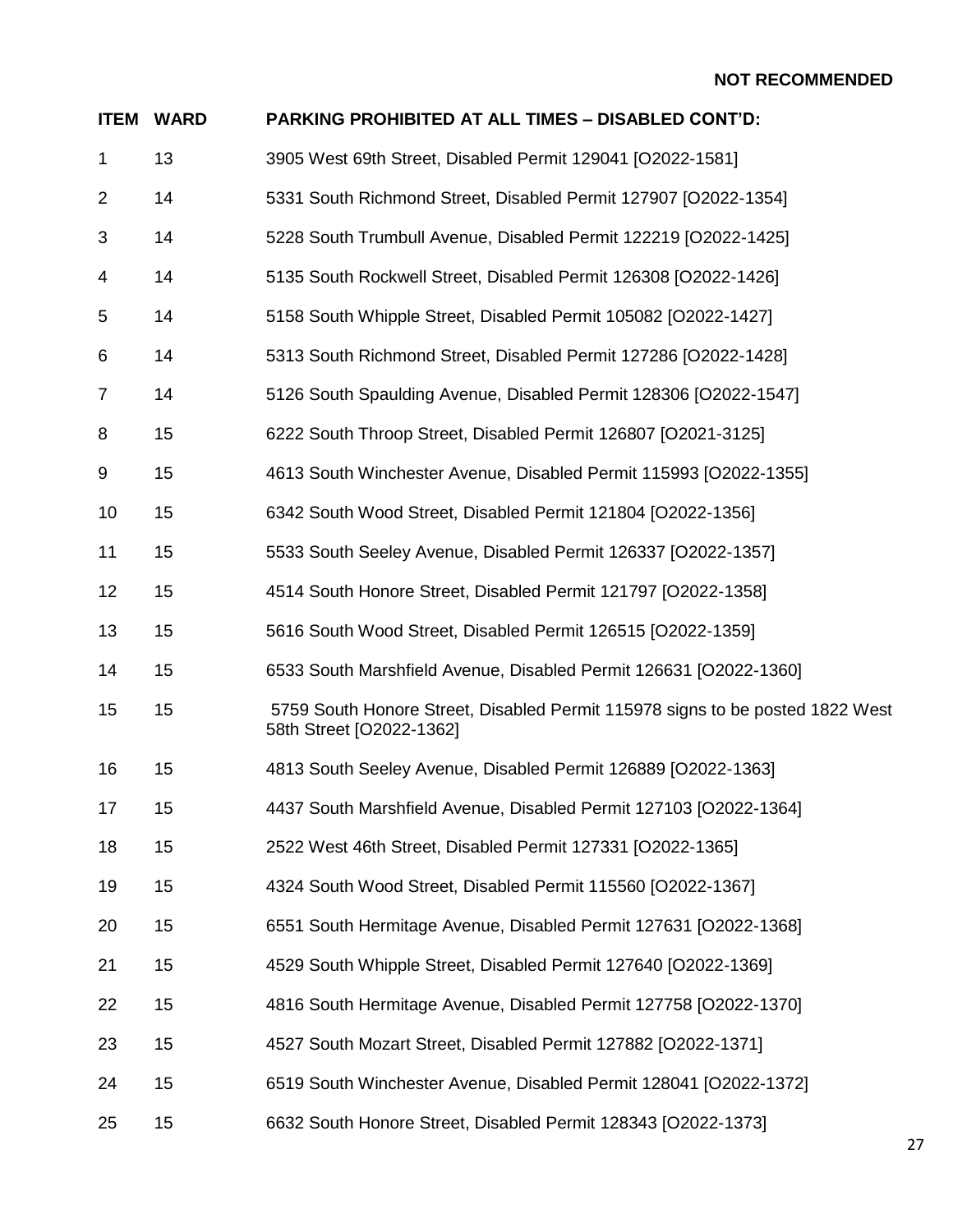| <b>ITEM</b>    | <b>WARD</b> | PARKING PROHIBITED AT ALL TIMES - DISABLED CONT'D:                |
|----------------|-------------|-------------------------------------------------------------------|
| $\mathbf{1}$   | 15          | 4612 South Paulina Street, Disabled Permit: 111212 [O2022-1530]   |
| $\overline{2}$ | 16          | 6636 South Campbell Avenue, Disabled Permit 105503 [O2022-1374]   |
| 3              | 16          | 6023 South Artesian Avenue, Disabled Permit 123560 [O2022-1375]   |
| 4              | 16          | 6523 South Maplewood Avenue, Disabled Permit 108045 [O2022-1376]  |
| 5              | 16          | 6042 South Albany Avenue, Disabled Permit 127179 [O2022-1377]     |
| 6              | 17          | 6821 South Talman Avenue, Disabled Permit 119036[O2022-1378]      |
| $\overline{7}$ | 17          | 7014 South Rockwell Street, Disabled Permit 117284 [O2022-1379]   |
| 8              | 17          | 7516 South Honore Street, Disabled Permit 118142 [O2022-1380]     |
| 9              | 17          | 3431 West 72nd Place, Disabled Permit 125461 [O2022-1381]         |
| 10             | 17          | 1543 West 71st Street, Disabled Permit 125608 [O2022-1382]        |
| 11             | 17          | 7756 South Winchester Avenue, Disabled Permit 125082 [O2022-1383] |
| 12             | 17          | 7006 South Talman Avenue, Disabled Permit 125679 [O2022-1384]     |
| 13             | 17          | 8210 South Hermitage Avenue, Disabled Permit 125737 [O2022-1385]  |
| 14             | 17          | 2132 West 72nd Place, Disabled Permit 126037 [O2022-1386]         |
| 15             | 17          | 7547 South Paulina Street, Disabled Permit 126155 [O2022-1387]    |
| 16             | 17          | 6954 South Artesian Avenue, Disabled Permit 126233 [O2022-1388]   |
| 17             | 17          | 7841 South Peoria Street, Disabled Permit 126188 [O2022-1389]     |
| 18             | 17          | 6925 South Maplewood Avenue, Disabled Permit 126465 [O2022-1390]  |
| 19             | 17          | 7931 South Winchester Avenue, Disabled Permit 126472 [O2022-1391] |
| 20             | 17          | 7335 South May Street, Disabled Permit 126560 [O2022-1392]        |
| 21             | 17          | 7605 South Honore Street, Disabled Permit 123317 [O2022-1393]     |
| 22             | 17          | 6816 South Wolcott Avenue, Disabled Permit 126687 [O2022-1394]    |
| 23             | 17          | 7715 South Sangamon Street, Disabled Permit 126835 [O2022-1395]   |
| 24             | 17          | 7039 South Rockwell Street, Disabled Permit 119728 [O2022-1397]   |
| 25             | 17          | 1508 West 73rd Place, Disabled Permit 127192 [O2022-1398]         |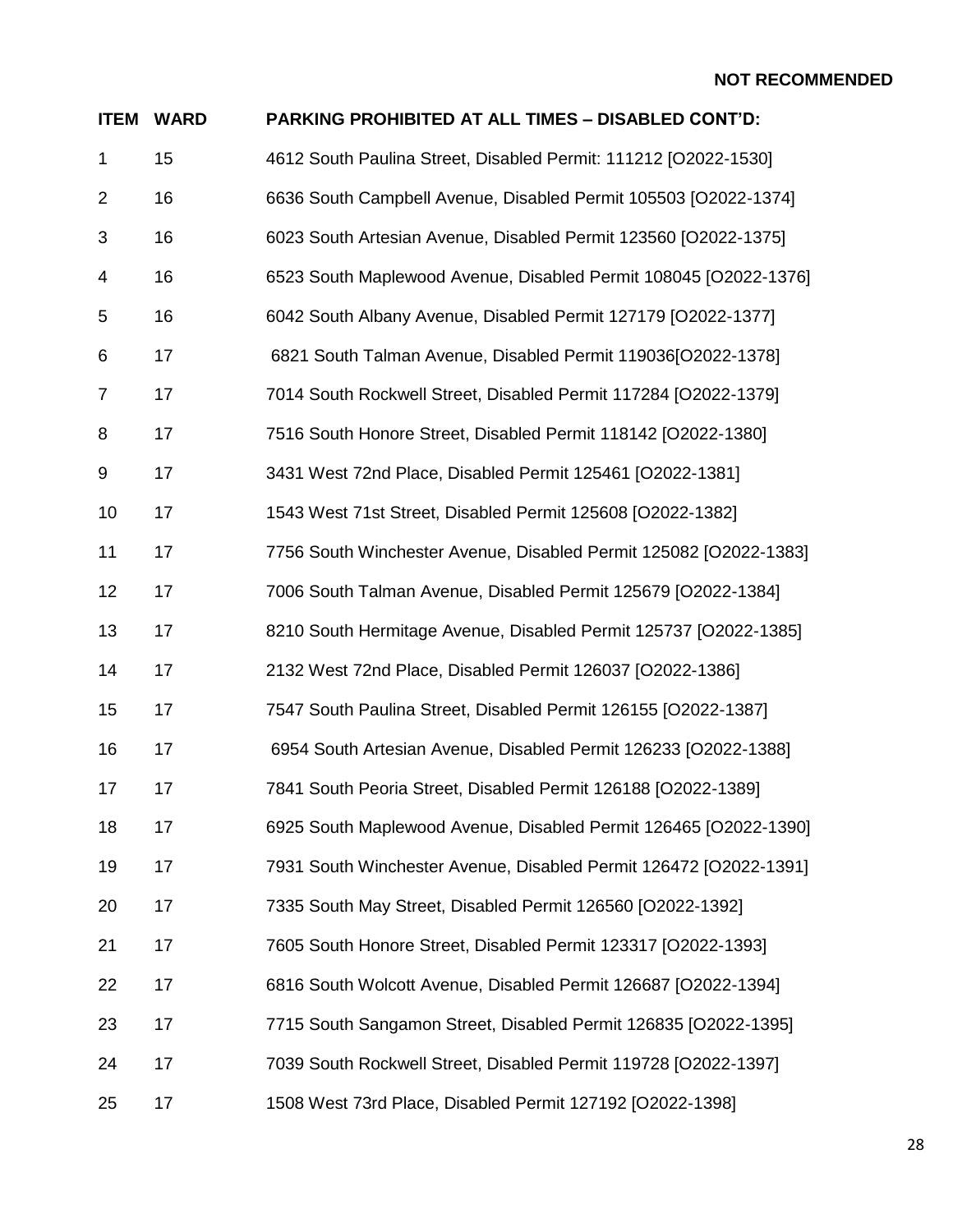| <b>ITEM</b>    | <b>WARD</b> | PARKING PROHIBITED AT ALL TIMES - DISABLED CONT'D:                 |
|----------------|-------------|--------------------------------------------------------------------|
| $\mathbf{1}$   | 17          | 1235 West 73rd Street, Disabled Permit 127109 [O2022-1399]         |
| 2              | 17          | 1708 West 71st Street, Disabled Permit 127177 [O2022-1400]         |
| 3              | 17          | 7209 South Winchester Avenue, Disabled Permit 127289 [O2022-1401]  |
| 4              | 17          | 7217 South Seeley Avenue, Disabled Permit 127246 [O2022-1402]      |
| 5              | 17          | 6809 South Maplewood Avenue, Disabled Permit 127305[O2022-1403]    |
| 6              | 17          | 7936 South Hermitage Avenue, Disabled Permit 127378 [O2022-1404]   |
| $\overline{7}$ | 17          | 7041 South Paulina Street, Disabled Permit 127362 [O2022-1405]     |
| 8              | 17          | 2110 West 72nd Place, Disabled Permit 127617 [O2022-1406]          |
| 9              | 17          | 2138 West 71st Place, Disabled Permit 128199 [O2022-1548]          |
| 10             | 17          | 6925 South Claremont Avenue, Disabled Permit127374 [O2022-1582]    |
| 11             | 18          | 2230 West 80th Place, Disabled Permit: 121274 [O2022-1531]         |
| 12             | 18          | 8238 South Francisco Avenue, Disabled Permit 121133 [O2022-1549]   |
| 13             | 18          | 2619 West 83rd Street, Disabled Permit 127110 [O2022-1551]         |
| 14             | 19          | 11125 South Christiana Avenue, Disabled Permit 129469 [O2022-1719] |
| 15             | 21          | 8055 South Peoria Street, Disabled Permit 128039 [O2022-1731]      |
| 16             | 21          | 8626 South Union Avenue, Disabled Permit 128939 [O2022-1732]       |
| 17             | 21          | 8004 South Morgan Street, Disabled Permit 128617 [O2022-1733]      |
| 18             | 21          | 9806 South Princeton Avenue, Disabled Permit 128737 [O2022-1734]   |
| 19             | 21          | 8619 South Damen Avenue, Disabled Permit 127072 [O2022-511]        |
| 20             | 22          | 3802 West 24th Street, Disabled Permit 128463 [O2022-1583]         |
| 21             | 22          | 2648 South Komensky Avenue, Disabled Permit 127592 [O2022-1584]    |
| 22             | 22          | 2852 South Kenneth Avenue, Disabled Permit 128119 [O2022-1585]     |
| 23             | 22          | 2829 South Trumbull Avenue, Disabled Permit 128775 [O2022-1586]    |
| 24             | 26          | 1652 North Kildare Street, Disabled Permit 128296 [O2022-1532]     |
| 25             | 27          | 715 North Sawyer Avenue, Disabled Permit 127078 [O2022-1119]       |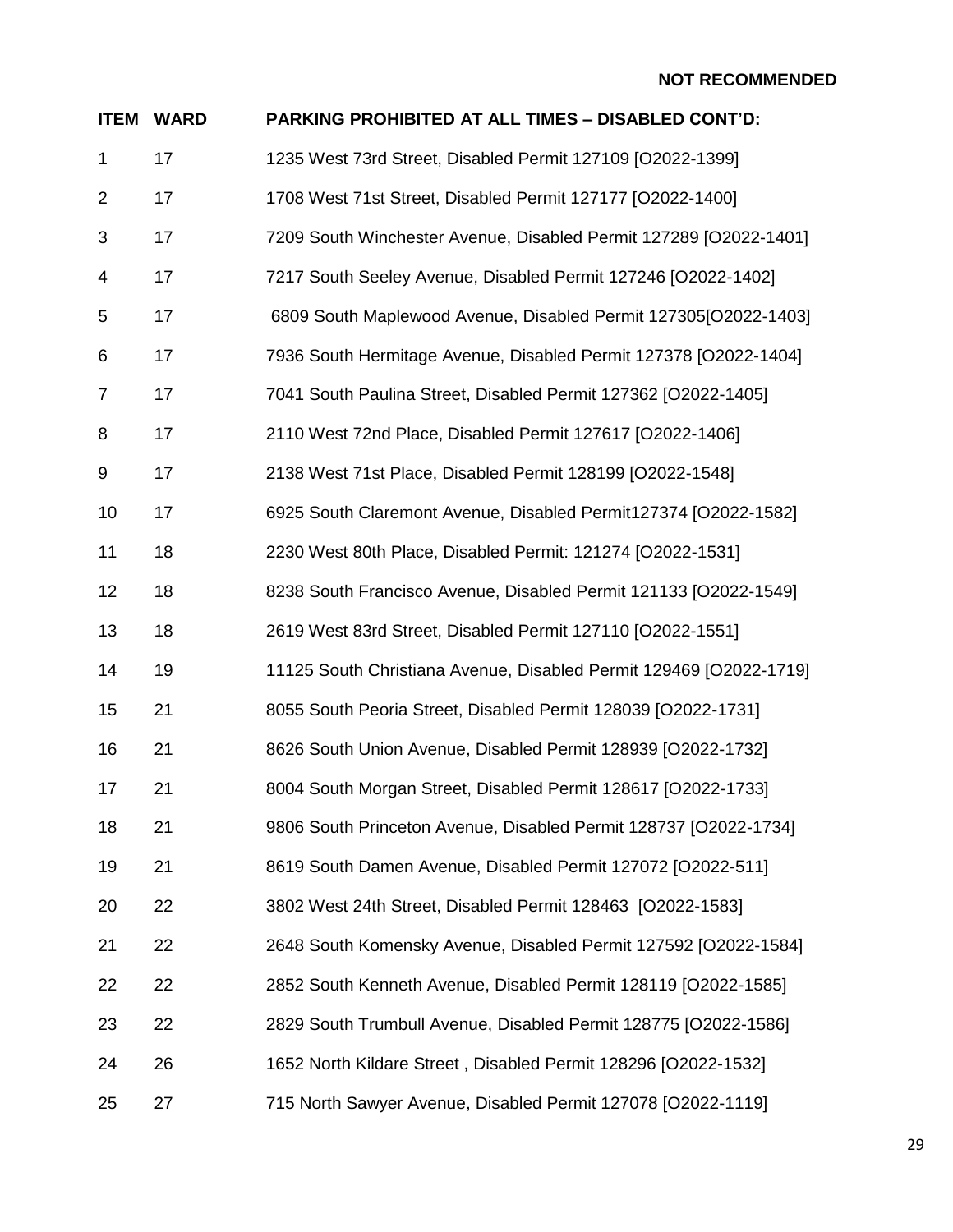| <b>ITEM</b>    | <b>WARD</b> | PARKING PROHIBITED AT ALL TIMES - DISABLED CONT'D:                  |
|----------------|-------------|---------------------------------------------------------------------|
| $\mathbf 1$    | 27          | 1100 North Ridgeway Avenue, Disabled Permit 127738 [O2022-1535]     |
| $\overline{2}$ | 28          | 3621 West Fifth Avenue , Disabled Permit 104766 [O2021-4027]        |
| 3              | 28          | 5110 West Monroe Street, Disabled Permit 108142 [O2021-4033]        |
| 4              | 28          | 3822 West Van Buren Street, Disabled Permit 127184 [O2021-4035]     |
| 5              | 28          | 3122 West Jackson Boulevard, Disabled Permit 126764 [O2021-5214]    |
| 6              | 28          | 3533 West Van Buren Street, Disabled Permit 126843 [O2021-5215]     |
| $\overline{7}$ | 28          | 4830 West Washington Boulevard, Disabled Permit 126934 [O2021-5217] |
| 8              | 28          | 4931 West Adams Street, Disabled Permit 108139 [O2021-5218]         |
| 9              | 28          | 2355 West Polk Street, Disabled Permit [O2021-5679]                 |
| 10             | 28          | 2527 West Grenshaw Street, Disabled Permit 128259 [O2022-1142]      |
| 11             | 28          | 5038 West Washington Boulevard, Disabled Permit 128529 [O2022-1146] |
| 12             | 28          | 1538 South Washtenaw Avenue, Disabled Permit 126814 [O2022-345]     |
| 13             | 28          | 4230 West Van Buren Street, Disabled Permit 127969 [O2022-348]      |
| 14             | 28          | 2716 West Polk Street, Disabled Permit 127741 [O2022-609]           |
| 15             | 28          | 3825 West Van Buren Street, Disabled Permit 127962 [O2022-610]      |
| 16             | 28          | 4828 West Monroe Street, Disabled Permit 127385 [O2022-611]         |
| 17             | 28          | 4904 West Monroe Street, Disabled Permit 128109 [O2022-612]         |
| 18             | 29          | 1703 North Mango Avenue, Disabled Permit 128192 [O2022-1662]        |
| 19             | 29          | 215 North Mason Avenue, Disabled Permit 127558 [O2022-1663]         |
| 20             | 29          | 1311 North Waller Avenue, Disabled Permit 127275 [O2022-1664]       |
| 21             | 29          | 325 North Mayfield Avenue, Disabled Permit 127195 [O2022-1665]      |
| 22             | 29          | 1712 North Natoma Avenue, Disabled Permit 122512 [O2022-1666]       |
| 23             | 29          | 1328 North Mayfield Avenue, Disabled Permit 117949 [O2022-1667]     |
| 24             | 29          | 1750 North Meade Avenue, Disabled Permit 105045 [O2022-1668]        |
| 25             | 29          | 5706 West Huron Street, Disabled Permit [O2022-1671]                |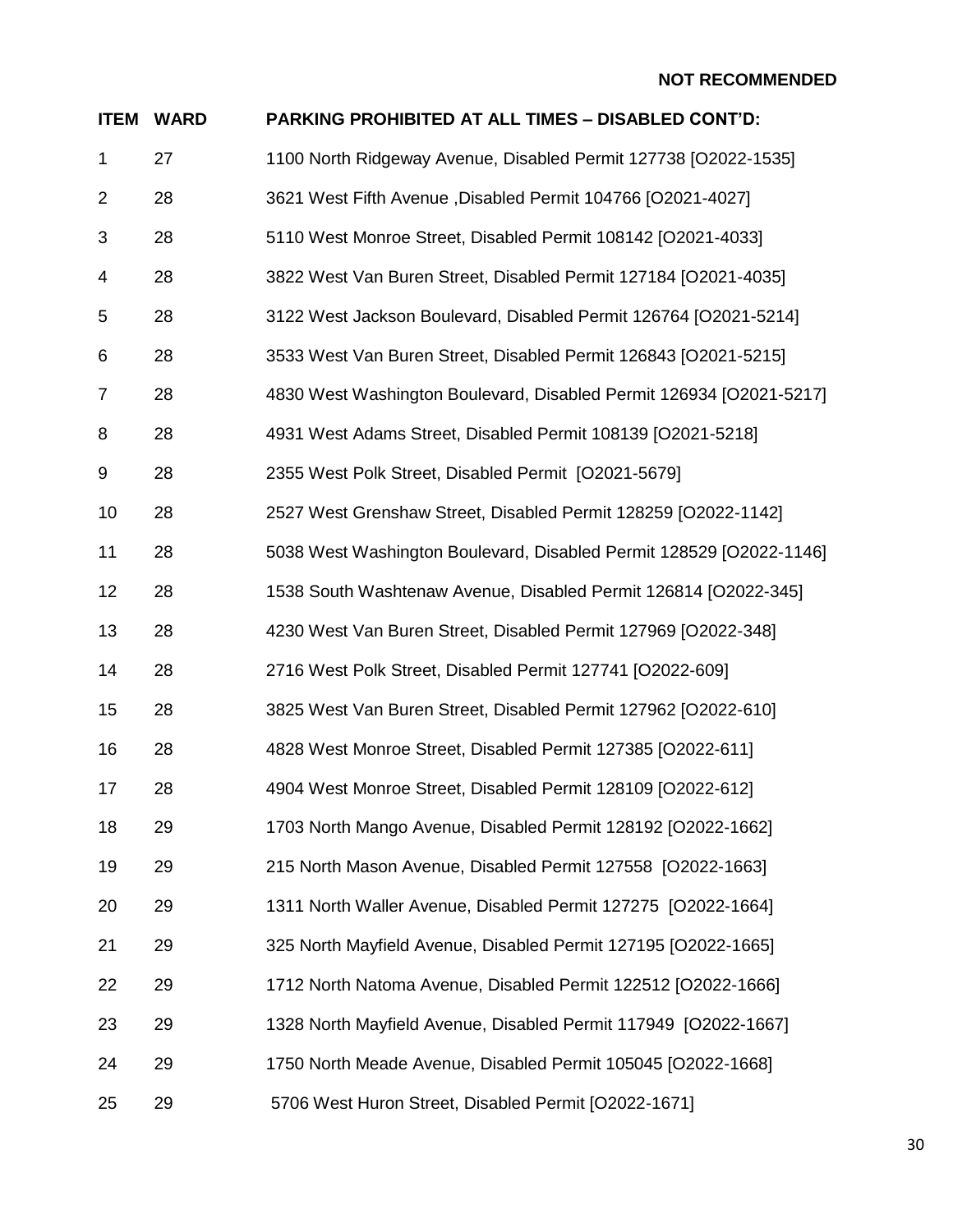|                | <b>ITEM WARD</b> | PARKING PROHIBITED AT ALL TIMES - DISABLED CONT'D:                                                                                                                                                                        |
|----------------|------------------|---------------------------------------------------------------------------------------------------------------------------------------------------------------------------------------------------------------------------|
| $\mathbf 1$    | 34               | 11820 South Bishop Street, Disabled Permit 128854 [O2022-1556]                                                                                                                                                            |
| $\overline{2}$ | 34               | 10991 South Racine Avenue, Disabled Permit 128196 [O2022-1557]                                                                                                                                                            |
| 3              | 35               | 4848 North Ridgeway Avenue, Disabled Permit 129413 [O2022-1758]                                                                                                                                                           |
| 4              | 35               | 2340 North Central Avenue, Disabled Permit 127076 [O2022-1759]                                                                                                                                                            |
| 5              | 37               | 5314 W Crystal Street; Disabled Permit 128279 [O2022-1014]                                                                                                                                                                |
| 6              | 37               | 542 North Harding Avenue, Disabled Permit 127977 [O2022-728]                                                                                                                                                              |
| $\overline{7}$ | 37               | 307 North Lorel Avenue, Disabled Permit 122727 [O2022-729]                                                                                                                                                                |
| 8              | 37               | 4850 West Rice Street, Disabled Permit 128057 [O2022-731]                                                                                                                                                                 |
| 9              | 37               | 954 North Keystone Avenue, Disabled Permit 127458 [O2022-732]                                                                                                                                                             |
| 10             | 37               | 1534 North Linder Avenue, Disabled Permit 128407 [O2022-1559]                                                                                                                                                             |
| 11             | 43               | 503 West Grant Place, Disabled Permit: 129021 [O2022-1544]                                                                                                                                                                |
| <b>ITEM</b>    | <b>WARD</b>      | <b>REPEAL PARKING PROHIBITED AT ALL TIMES - DISABLED CONT'D:</b>                                                                                                                                                          |
| 12             | 13               | Repeal Disabled Permit 120685, 7133 South Harding Avenue [O2021-3659]                                                                                                                                                     |
| 13             | 13               | Repeal Disabled Permit 111577, 5823 West 64th Place [O2021-3660]                                                                                                                                                          |
| 14             | 13               | Repeal Disabled Permit 125154, 6407 South Lawler Avenue [O2021-3661]                                                                                                                                                      |
| 15             | 13               | Repeal Disabled Permit 97350, 5816 South Meade Avenue [O2021-3933]                                                                                                                                                        |
| 16             | 13               | Repeal Disabled Permit 121680, 6348 South LaPorte Avenue [O2021-3992]                                                                                                                                                     |
| <b>ITEM</b>    | <b>WARD</b>      | <b>RESIDENTIAL PERMIT PARKING ZONES:</b>                                                                                                                                                                                  |
| 17             | 8                | 7914-7959 South Clyde Avenue (east and west sides) Residential Permit Parking<br>Zone 2351, All Times, All Days [Or2021-362]                                                                                              |
| 18             | 12               | 3301-3323 South Woods Street and 33145-33245 South Woods Street (east and west<br>sides); Residential Permit Parking Zone, All Times, All Days zone 2343 [O2021-3224]                                                     |
| 19             | 27               | 1118 West Fulton Market; Residential Permit Parking Zone 2352, All Times, All<br>Days [O2022-1534]                                                                                                                        |
| 20             | 31               | Amend Ordinance Which Reads: 4104-4183 West Nelson Street; Residential Permit<br>Parking Zone 1188, 6:00pm to 6:00am, All Days, by striking 4104 West Nelson Street<br>and inserting 4100 West Nelson Street [O2022-1555] |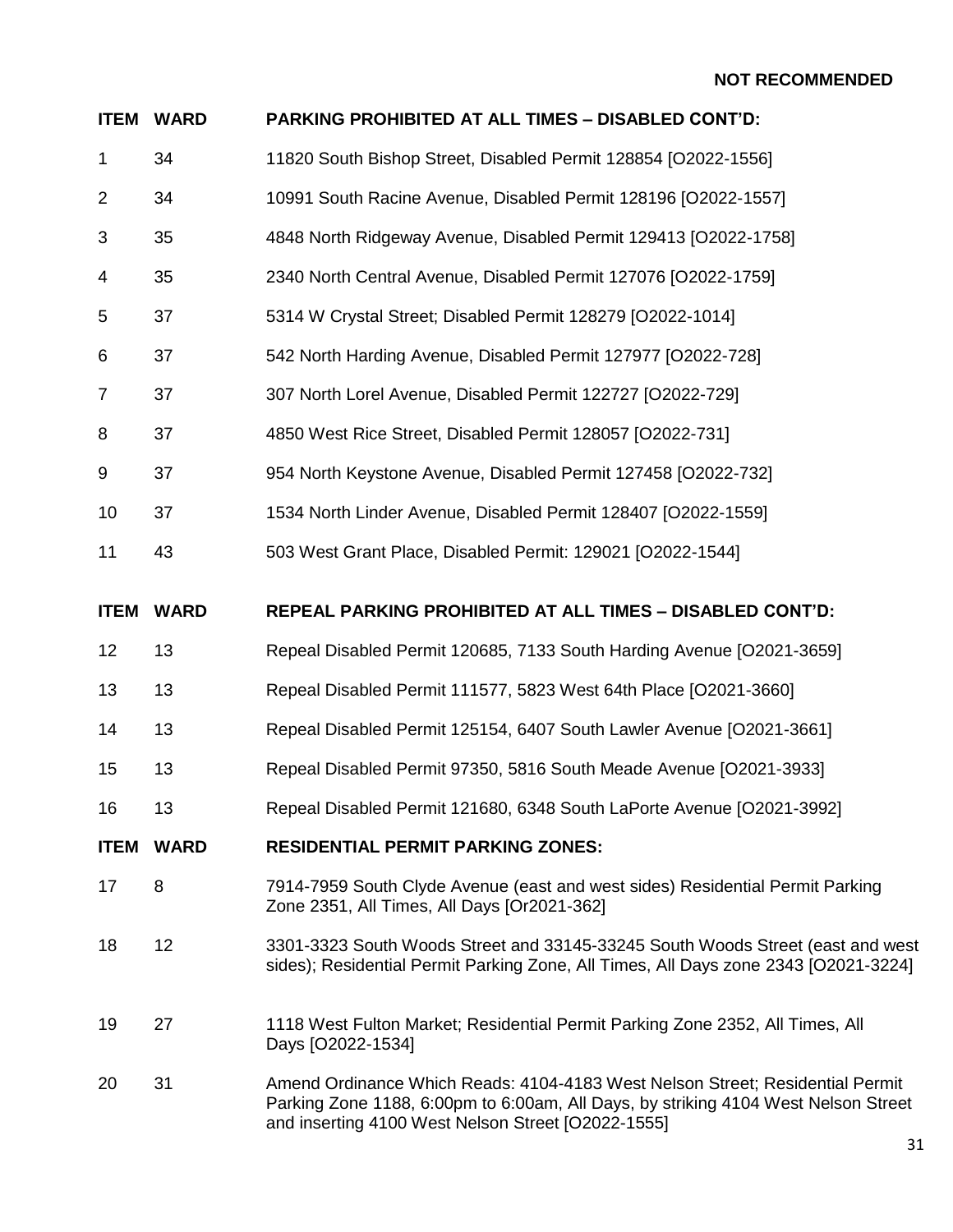## **ITEM WARD RESIDENTIAL PERMIT PARKING ZONES CONT'D:**

- 1 35 Repeal Residential Permit Parking Zone 100 Ordinance which reads 2700-2710 North Sawyer Avenue (west side), All Times All Days.[O2022-1249]
- 2 45 Repeal Residential Permit Parking Zone 2289 Ordinance Which Reads: 5800-5899 North Mulligan Avenue, North Mulligan Avenue between West Ardmore Avenue and West Rosedale Avenue, All Times, All Days [O2022-1545]

## **ITEM WARD LOADING ZONES / STANDING ZONES:**

- 3 4 Amend Ordinance passed 7/2/97, journal page 48073 which reads: 615 East Oakwood Boulevard (south side) from a point 180 feet east of South Vincennes Avenue to a point 40 feet east thereof; Disabled Loading Tow Zone, All Times, All Days by striking 180 feet east of South Vincennes Avenue to a point 40 feet east and inserting 90 feet east of South Vincennes Avenue to a point 40 feet east {O2022-1120}
- 4 27 160 North Elizabeth Street; No Parking Loading Zone Sign, All Times, All Days [O2022-1533]
- 5 35 2934 North Milwaukee Avenue (southside) to a point 30 feet west thereof; No Parking Standing Zone, 9:00am to 5:00pm, Monday through Friday, Public Benefit [O2022- 1250]
- 6 35 Repeal Ordinance which reads: 2700-2710 North Sawyer Avenue; No Parking Standing Zone; 9:00am to 5:00pm,Monday through Friday [O2022-1251]

#### **ITEM WARD TRAFFIC WARNING SIGNS AND/OR SIGNALS:**

- 7 4 South Drexel Boulevard and East 41st Street; All Way Stop Sign, Stopping All Approaches [O2022-963]
- 8 41 6700 West Gregory Avenue (south side); No Semi Truck Parking, All Times, All Days ( Public Benefit) [O2022-1541]
- 9 45 3740 North Kilbourn Avenue and North Milwaukee Avenue; One Hour Parking Sign, 6:00am to 6:00pm, Monday-Friday Not Recommended: Request Withdrawn By Alderman. SR22-00789178 [O2022-1210]"

#### **ITEM WARD SINGLE DIRECTION:**

10 35 West Palmer Street between North Kostner Avenue and North Pulaski Road Westerly - Single Direction [O2022-1764]

#### **ITEM WARD SPEED LIMITATION:**

11 35 North Drake Avenue (north bound) between West Addison Street and North Elston Avenue, Speed limit is 20 miles per hour [O2022-1763]